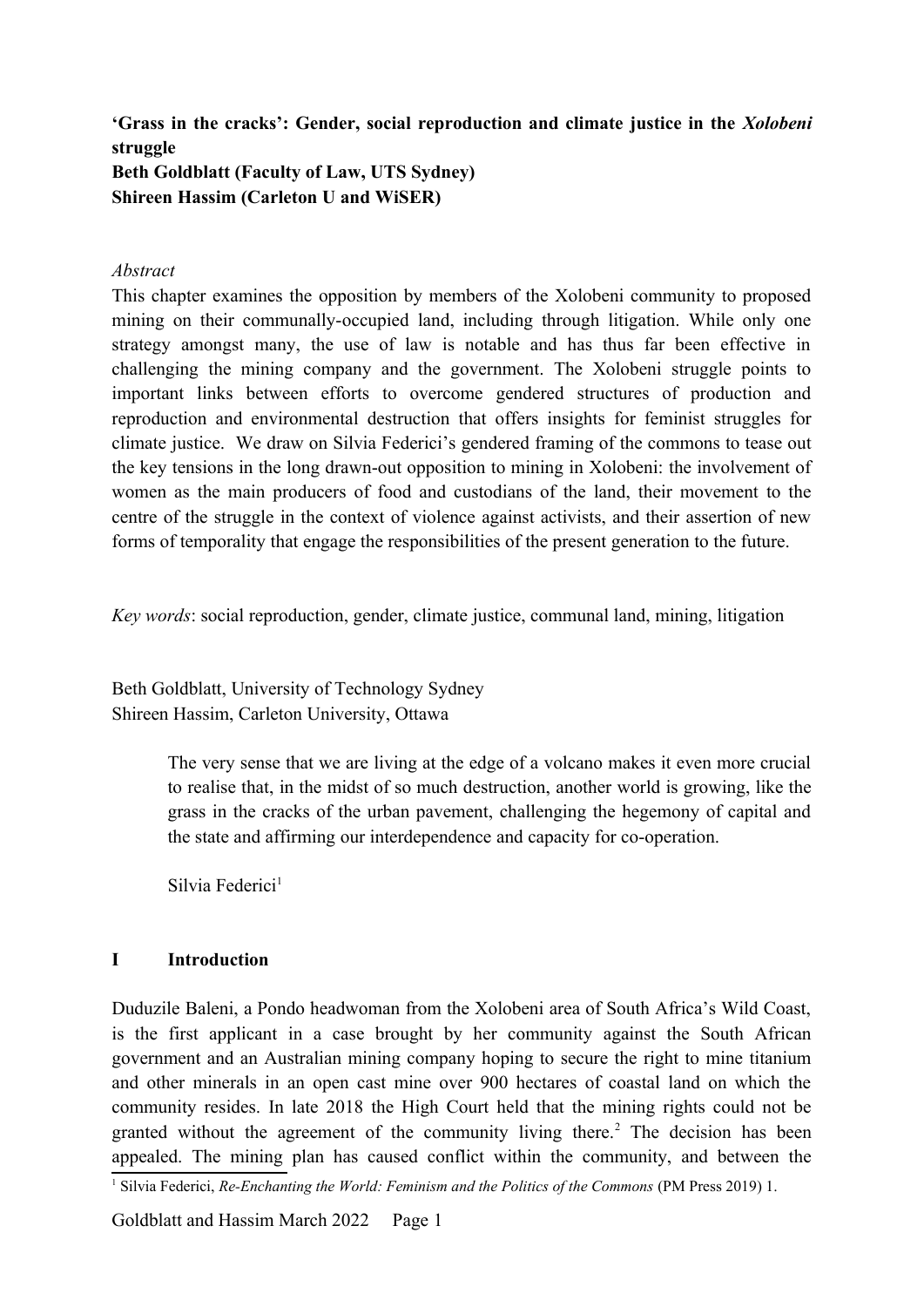community and the provincial and central governments, tragically involving the deaths of activists.

This chapter examines the Xolobeni opposition to the proposed mining to highlight the links between environmental justice struggles and feminist efforts to overcome the gendered structures of production and reproduction underpinning capitalism. What can the arguments against extractive mining in Xolobeni offer for constituting feminist responses to climate change? How can rights be engaged to challenge destructive extractivism that threatens the environment, the climate and continued life on earth? And how can such rights-based strategies centre gender equality in fighting for climate justice? At issue is not only protecting common resources, but also ensuring that they are governed sustainably and with the full attention to gender inequalities. The Xolobeni struggle over nearly two decades, and notably its pursuit through the courts, is a productive case to consider these questions. First, the system of communal land management has resonances with global struggles for a rural commons; second, the anti-mining claims of the community (by no means singular) have been articulated through and by women, and framed in terms of law and rights; third, the success, thus far, of the legal and political struggles has engaged the local, national and transnational levels.

<span id="page-1-1"></span>The chapter draws on the ideas of Silvia Federici<sup>[3](#page-1-2)</sup> about gender, social reproduction, and resistance to enclosure of the commons to argue that the Xolobeni struggle is in important ways *simultaneously* gendered and anti-capitalist. These sites of contestation tend to be treated separately in practice, even though their interrelationships have by now been well noted, and we show how they might be brought into conversation with each other. We argue that struggles against mining constitute a particular and urgently needed intervention to halt, if not reverse, the pernicious effects of neoliberalism: the privatisation and marketisation of all aspects of human and non-human life leading to environmental and climate disaster. Since gender is a central structuring force within capitalism, resistance to mining can also be framed to entail resistance to the exploitation of women's reproductive labour. We use Federici's gendered framing of the commons to tease out the key tensions in the long drawnout opposition to mining in Xolobeni: the involvement of women as the main producers of food and custodians of the conditions for the reproduction of food, their movement to the centre of the struggle in the context of violence against activists, and their assertion of new forms of temporality that engage the responsibilities of the present generation to the future. We recognise that ultimately it is the collective political organisation of people on the land that will advance and sustain justice. However, institutional mechanisms such as the law and Constitution *can* be allies as people mobilise. With Federici, we argue that the commons is

<span id="page-1-0"></span><sup>&</sup>lt;sup>[2](#page-0-2)</sup> Baleni and Others v Minister of Mineral Resources and Others 2019 (2) SA 453 (GP). Note that the case has already been the subject of considerable scholarly attention, including by: The WoMin Collective, 'Extractives vs Development Sovereignty: Building Living Consent Rights for African Women' (2017) 25 Gend Dev 421; Thuto Thipe, 'Land and Reparation Politics and Policy after Apartheid' in Daniel Magaziner (ed), *The Oxford Handbook of South African History* (Oxford Handbooks Online edn, OUP 2020); Jackie Dugard, 'Analysing Transformative Constitutionalism in South Africa: A View Through the Mineral Rights Adjudication Looking Glass' (forthcoming).

<span id="page-1-2"></span> $3$  Federici (n 1).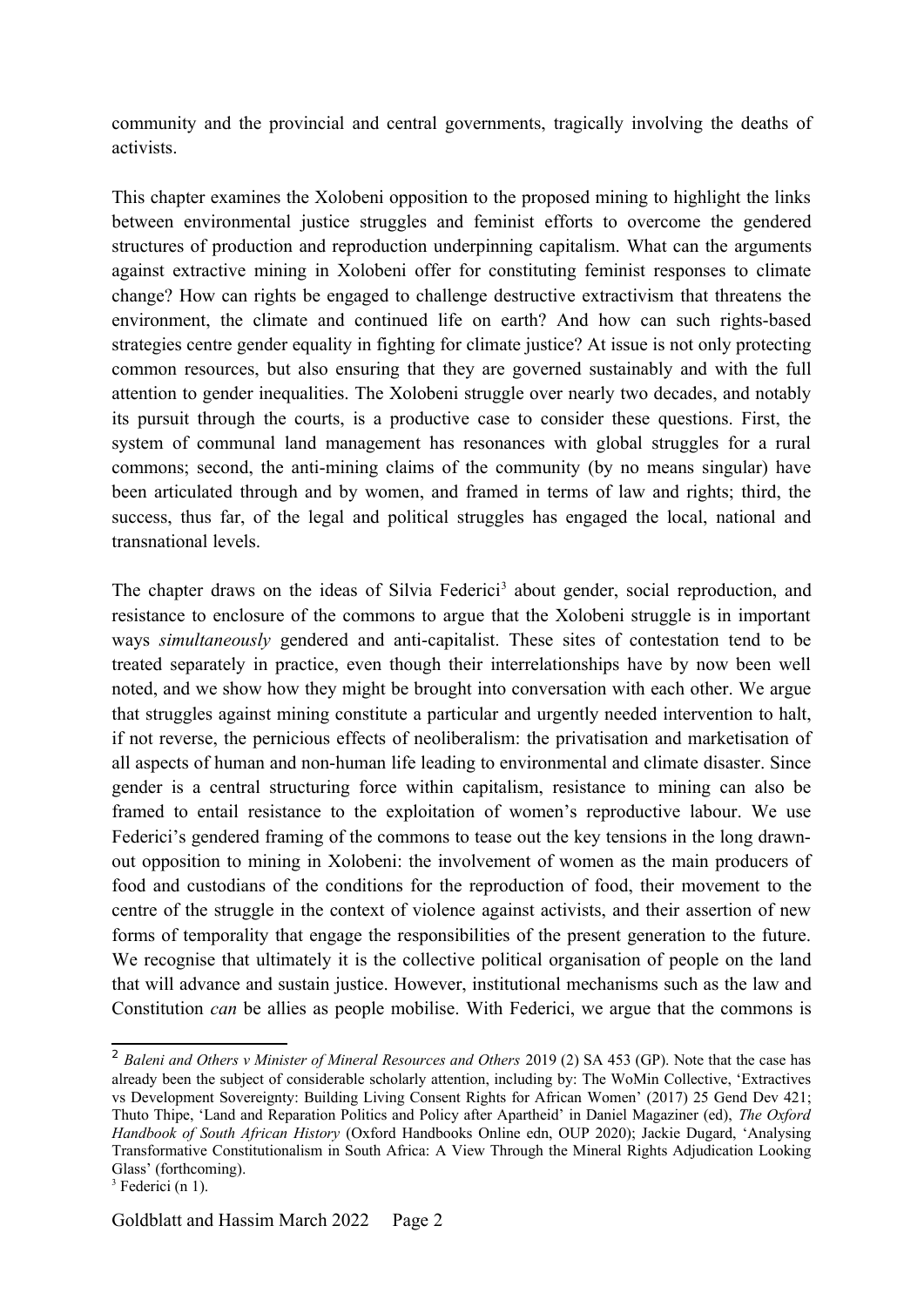not necessarily the space of egalitarianism, and the struggles for the commons must be attentive to the ways in which women are included as agents. In the context of a rather bleak moment, the Xolobeni struggle is a space of hope: it is the articulation of the possibility that destructive, extractivist patriarchal capitalism may be halted and that rights struggles may contribute to achieving climate justice. We understand climate justice as the recognition that climate change has differential social, economic and health impacts and therefore requires a movement for transformative action in all these interlinked areas. The Xolobeni struggle against mining on their land concerns environmental damage and destruction of the means to life. As Mary Mellor explains, (sufficiency) provisioning is at the heart of the relationship between productive and reproductive labour; 'It is critical to the development of a radical political economy that is both socially just and ecologically sustainable'.<sup>[4](#page-2-1)</sup> In challenging extractivist capitalism, a central contributor to climate harm, the climate justice movement questions core ideas underpinning this system: that the earth's resources can be squandered without thought for the future; that enclosure of land and the destruction of communal custodianship is required in the pursuit of profit; and that the capitalist state is a central facilitator of these goals. The Xolobeni example provides insights into strategies of resistance to this system and hope for wider efforts to undermine the structural conditions that have produced climate change.

<span id="page-2-0"></span>Our argument is in two parts. First, we read the Baleni judgment in some detail to explore how a serious consideration of social reproduction could have changed both the ways in which the litigants framed their case and the way the court articulated its judgment, arguing that there is an opportunity in the appeal case for a closer and more valuable link to be made between environmental justice and gender equality. Second, we argue that specific legal gains are important in advancing the climate justice movement but that the sustainability of victories lies in the institutionalisation of democratic and inclusive mechanisms. In this respect, the specific histories of land tenure and governance in South Africa shape what is politically possible; we lay out some of these contours. In sum, we argue that a gender egalitarian approach to climate justice requires a focus on social reproduction as well as inclusive governing of common resources. The chapter begins with a history and account of the Xolobeni struggle within and outside of the courts (**Part II**). It then conducts a re-reading of the High Court judgment, Baleni's affidavit and the Acts at the centre of the litigation to draw out the unexamined gender issues in the case (**Part III**). It goes on to outline the ideas of Federici and others on gender, climate and the commons to construct an analysis of the Xolobeni case and reflect on what the unfinished story of Xolobeni means for the uses of law and rights in the gendered struggle for climate justice (**Part IV**).

## **II History of community resistance, including through litigation, to the mining licence**

Xolobeni lies between the Mzamba and Mtentu rivers and is the traditional land of the Mpondo people. The area has five village settlements with Xolobeni being the largest.

<span id="page-2-1"></span>[<sup>4</sup>](#page-2-0) Mary Mellor, 'An Eco-Feminist Proposal: Sufficiency Provisioning and Democratic Money' (2019) 116/117 NLR 189, 190.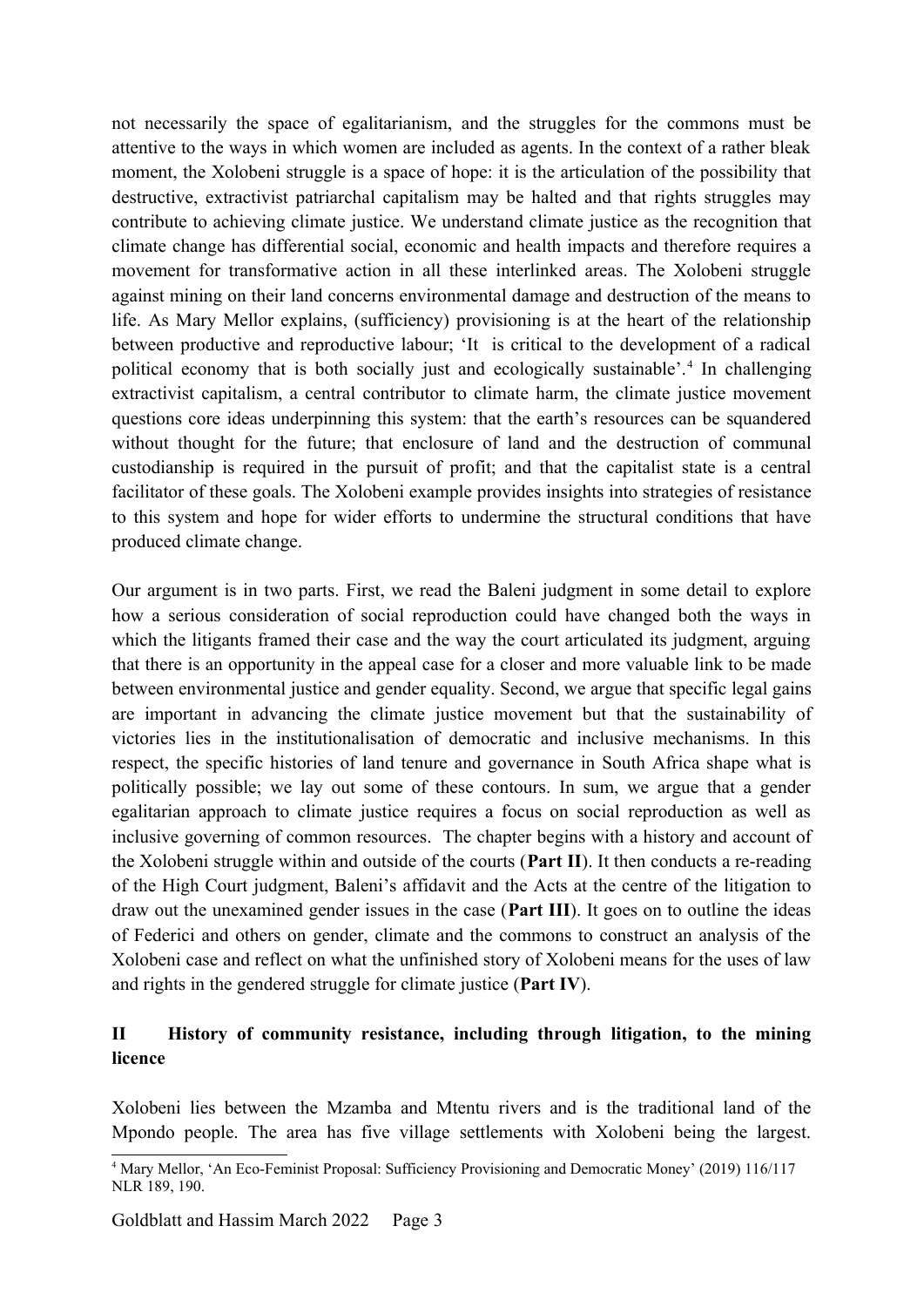<span id="page-3-2"></span><span id="page-3-0"></span>Xolobeni village itself has around 320 residents; the wider area is no more than 3000 people tightly connected by family ties, with women constituting the majority of residents.<sup>[5](#page-3-1)</sup> All the villages fall under the Amadiba Traditional Authority. This is communal land.<sup>[6](#page-3-3)</sup> nominally owned by the state (already a form of enclosure) and in practice designated customary land. The occupants hold a coveted Permission to Occupy certificate that guarantees secure tenure. The area is the second-richest botanical reserve in South Africa and this biodiversity is central to food security. Crops grown for consumption in the area include yams, spinach, carrots, lemons and guavas; most are produced for subsistence but some of them makes their way to markets in Durban and East London.

<span id="page-3-6"></span><span id="page-3-4"></span>This is not an area without problems. Xolobeni is under the provincial jurisdiction of the Eastern Cape, which has suffered under poor governance and corruption for the past two decades. Formal unemployment is high, and its pattern is gendered. Zamchiya estimated that only 12.7% of residents in the Xolobeni area had formal paid jobs, and of those 70% are held by men between the ages of 21 and 40 years.<sup>[7](#page-3-5)</sup> The Xolobeni area has a youthful population. with over two thirds between the ages of 1[8](#page-3-7) and  $35$ .<sup>8</sup> There are no jobs in the cities. Literacy levels are low - unsurprising as the nearest school is 15km away - and the community is reliant on erratic mobile clinics for health care. Virtually the whole population (89%) is dependent on natural water from springs, boreholes and small dams. Very few households have access to electricity.<sup>[9](#page-3-9)</sup>

<span id="page-3-8"></span>The extraordinary biodiversity resulted in the area being brought under the Pondoland Marine Protected Area, governed by the National Environmental Management: Protected Areas Act 57 of 2003. By the time this protected status was legally declared, an Australian mining company, Mineral Resources Commodities (MRC), was eyeing the coastline's rich deposits of ilmenite and other minerals containing titanium – described on the company's website as 'world class mineral sands.'[10](#page-3-11) Under the Environmental Act, mining was prohibited.

<span id="page-3-10"></span>MRC had entered the country just after the end of apartheid, securing the rights to mine on the Cape's West Coast and establishing the Tormin Mineral Mine. Exploratory drilling for titanium by the Australian company Transworld Energy and Mineral Resources (TEMR) on the Wild Coast found that there were considerable reserves in the sands of Xolobeni and the

<span id="page-3-1"></span>[<sup>5</sup>](#page-3-0) Adrian Frith, 'Xolobeni A: Main Place 297385 from Census 2011' (*Census 2011*, 2013) <<https://census2011.adrianfrith.com/place/297385>> accessed 20 May 2021.

<span id="page-3-3"></span>[<sup>6</sup>](#page-3-2) Note that there are important distinctions between communal land, communal activity, 'the commons', communitarian forms of social organisation, etc. Colonialism and apartheid have complicated the use of these terms in the South African context, but we are nevertheless intending here to draw out the implications of complicated land tenure and ownership relations for democratic forms of decision-making of public resources as understood generally under the label of 'the commons'.

<span id="page-3-5"></span>[<sup>7</sup>](#page-3-4) Phillan Zamchiya, 'Differentiation and Development: The Case of the Xolobeni Community in the Eastern Cape, South Africa' (2019) PLAAS Working Paper 61 <<http://repository.uwc.ac.za/xmlui/handle/10566/5086>> accessed 4 June 2021.

<span id="page-3-7"></span><sup>&</sup>lt;sup>[8](#page-3-6)</sup> Statistics South Africa, 'Xolobeni B' (*Statistics South Africa*, 2011) <[http://www.statssa.gov.za/?](http://www.statssa.gov.za/?page_id=4286&id=6537) page  $id=4286\&id=6537>$  accessed 4 June 2021.

<span id="page-3-9"></span><sup>&</sup>lt;sup>[9](#page-3-8)</sup> Nomsa Virgina Sibane, 'Environmental Politics: The Case of the Xolobeni Mining Project in Mbizana, Eastern Cape Province, South Africa' (MPhil thesis, University of Fort Hare 2012).

<span id="page-3-11"></span>[<sup>10</sup>](#page-3-10) Mineral Commodities Limited, 'Mineral Sands' (*Mineral Commodities*, 2020)

<sup>&</sup>lt;https://www.mineralcommodities.com/operations-projects/south-africa/> accessed 20 May 2021.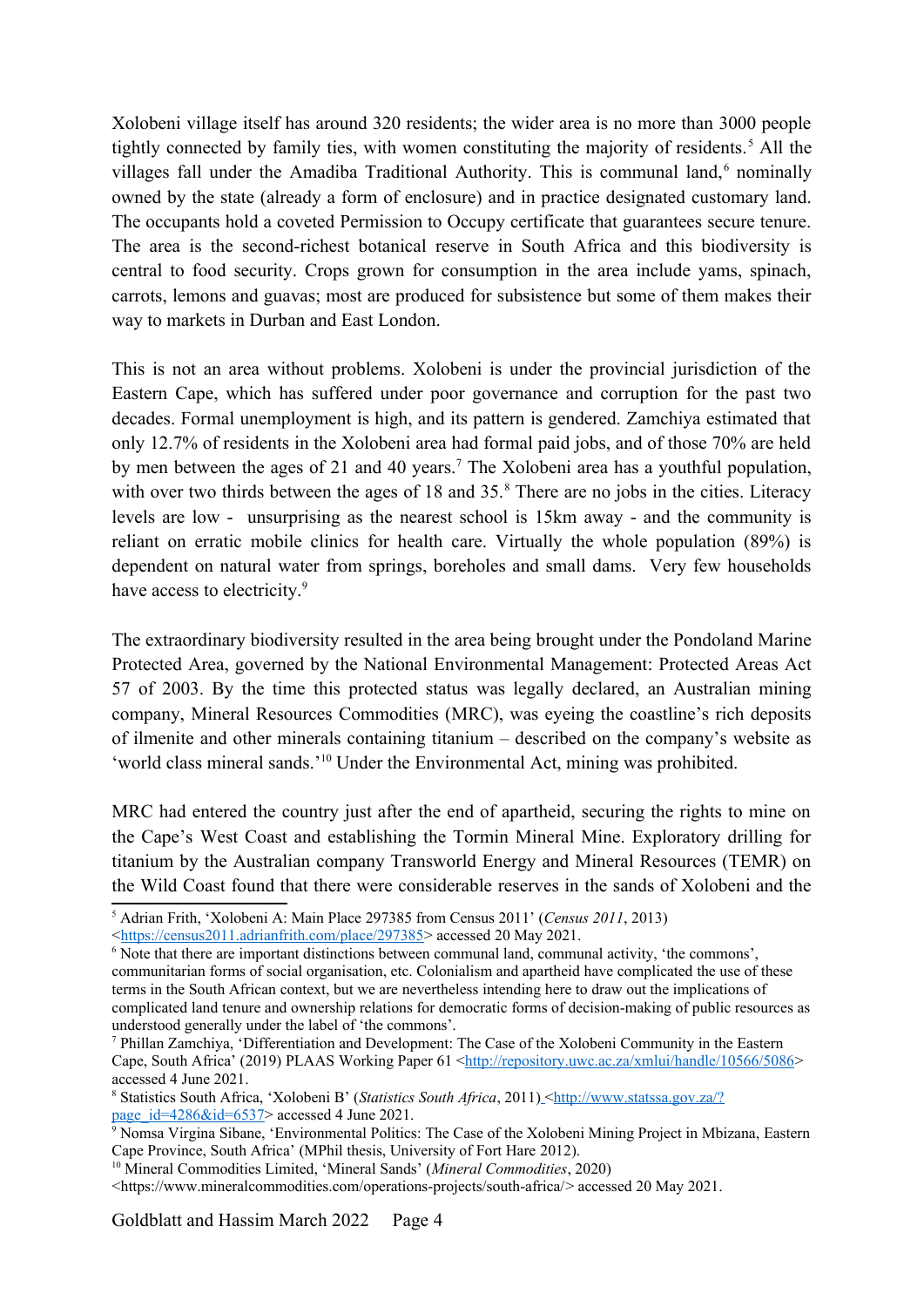<span id="page-4-0"></span>government gave the company prospecting rights. In 2001, Mineral Commodities Limited (MRC) acquired a large share of TEM, making it the holding company. MRC proceeded the following year to seek the rights to mine for the lucrative mineral titanium in a strip 22km long and 2km wide. It is estimated that there are 20 years' worth of mineral in the sands.<sup>[11](#page-4-1)</sup> A process of designating the land as mine-able began when it was granted a prospecting license in 2002 (a year before the area was designated a Protected Marine Area) and a full mining license was granted in 2008. MRC had allies within government – most notably the Ministry of Mineral Resources, which saw mining as a desirable form of development, harking back to a century earlier when gold and diamonds were the basis of building the modern South African economy. The process of awarding the license was considered suspicious by activists in the area in terms of public consultation (who precisely had been consulted inside the affected communities?) as well as a skimpily-conducted environmental impact assessment.<sup>[12](#page-4-3)</sup>

<span id="page-4-6"></span><span id="page-4-4"></span><span id="page-4-2"></span>In 2003, in line with the black economic empowerment regulations introduced under the Mbeki era, MRC created a local 'empowerment partner' called the Xolobeni Empowerment Company (XolCo), which claimed to represent the communities affected. XolCo's right to represent the interests of the Xolobeni was highly contested.[13](#page-4-5) XolCo was invited to a community meeting in March 2007; when they failed to turn up, an alternative mechanism for representation, the Amadiba Crisis Committee, was formed by some members of the community.[14](#page-4-7) Traditional councils are themselves divided on whether to allow the mining. While Lungi Baleni, the most senior traditional leader (male), joined XolCo, headwoman and relative Cynthia Baleni has been a leader of the anti-mining members of the community.These separate and competing claimants to community representation were only the start of the tensions that would follow.

<span id="page-4-8"></span>The struggle against mining in the area has been marked by high levels of violence against leading activists. Between 2002 and 2018, at least twelve opponents of the mining are believed to have been murdered; all the cases are still unsolved.<sup>[15](#page-4-9)</sup> The backbone of the opposition to mining, predictably, is the women in the area, currently led by the feisty Nonhle Mbhuthuma.[16](#page-4-11) Mbhuthuma was one of the founders of the Amadiba Crisis Committee (ACC). Her colleague Sikhosiphe (Bazooka) Rhadebe, was assassinated in 2016, and she lives with permanent bodyguards as she has been threatened so many times. Given their roles

<span id="page-4-10"></span><span id="page-4-1"></span>[<sup>11</sup>](#page-4-0) Dale T McKinley, 'Xolobeni, Eastern Cape' in Julie Reid and Dale T McKinley (eds), *Tell Our Story: Multiplying Voices in the News Media* (Wits University Press 2020).

<span id="page-4-3"></span> $12$  For a thorough discussion, see Andrew Bennie, The Relation between Environmental Protection and "Development": A Case Study of the Social Dynamics involved in the Proposed Mining at Xolobeni, Wild Coast' (MA research report, University of the Witwatersrand 2010).

<span id="page-4-5"></span> $13$  McKinley (n 11).

<span id="page-4-7"></span><sup>&</sup>lt;sup>[14](#page-4-6)</sup> Legal Resources Centre and Richard Spoor Inc, 'Withdrawal of Australian Mining Company MRC Welcomed by Xolobeni Community; Questions on Way Forward Remain' *Mining Weekly* (Johannesburg, 18 July 2016) Latest News <[https://www.miningweekly.com/article/withdrawal-of-australian-mining-company-mrc](https://www.miningweekly.com/article/withdrawal-of-australian-mining-company-mrc-welcomed-by-xolobeni-community-questions-on-way-forward-remain-2016-07-19)[welcomed-by-xolobeni-community-questions-on-way-forward-remain-2016-07-19](https://www.miningweekly.com/article/withdrawal-of-australian-mining-company-mrc-welcomed-by-xolobeni-community-questions-on-way-forward-remain-2016-07-19)> accessed 20 May 2021. This statement summarizes objections raised over many years.

<span id="page-4-9"></span><sup>&</sup>lt;sup>[15](#page-4-8)</sup> Lindsay Maasdrop and Thabo Miveni, 'Threats and Murder won't Stop South Africa's Environmental Activists' *Open Democracy* (London, 3 January 2021) [<https://www.opendemocracy.net/en/5050/threats-and](https://www.opendemocracy.net/en/5050/threats-and-murder-wont-stop-south-africas-environmental-activists/)[murder-wont-stop-south-africas-environmental-activists/](https://www.opendemocracy.net/en/5050/threats-and-murder-wont-stop-south-africas-environmental-activists/)>accessed 20 May 2021.

<span id="page-4-11"></span><sup>&</sup>lt;sup>[16](#page-4-10)</sup> Rosa Luxemburg Stiftung, 'Xolobeni – The Right to Say No' (5 Feb 2020) < $\frac{https://www.youtube.com/watch?}$ [v=Q8p1VXDgLkY](https://www.youtube.com/watch?v=Q8p1VXDgLkY)> accessed 4 June 2021.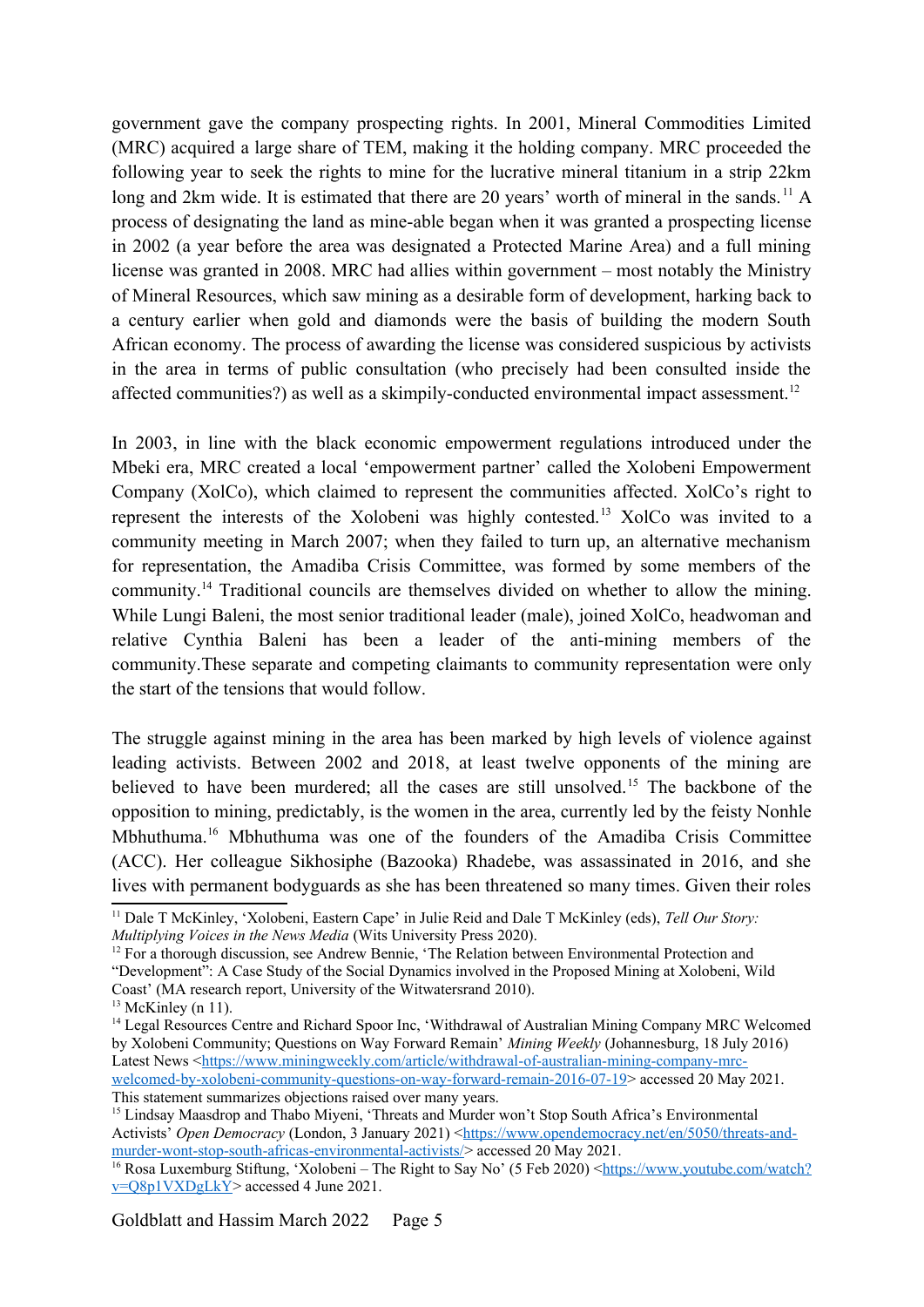<span id="page-5-0"></span>in food production, and apartheid era laws that restricted their movement into the cities, women are the stalwarts of rural areas. While their economic and social roles are generally recognized, there has been a longstanding battle between rural women and the state in relation to the governance arrangements advanced by the post-1994 government. Legislation entrenching the power of traditional leaders has been consistently challenged by women on the grounds that it deprives them of meaningful equal participation in decision-making. [17](#page-5-1) The incorporation of women into the national government creates a further South African peculiarity in the roles of women in governance struggles, as gender targets place women in numerous places of authority, sometimes pitted against each other in ways that complicate questions of representation. In Xolobeni, for example, the Pondo queen, MaSobhuza Sigcau, intervened directly as broker between the community and the woman Minister of Cooperative Governance Buyelwa Sonjica.

<span id="page-5-2"></span>The ACC was in for a long war of political attrition, using direct collective action and legal challenges.[18](#page-5-3) It also astutely drew on experienced lawyers with a track record on both the history of land and in fighting mining companies. After intense and highly mobilized opposition by the local communities, the mining licence was first suspended and then withdrawn in 2011 and then reissued in 2015. As the opposition escalated, the Ministers responsible in the Cabinet changed. President Ramaphosa appointed Gwede Mantashe as the Minister of Mineral Resources in early 2018. Mantashe is a 'local boy' from the Eastern Cape, a former gold mine worker and leader of the National Union of Mineworkers, who as government minister stepped in on the side of the mining company. His position reveals most explicitly the extent to which the government remains rooted – statically and unhelpfully – in the old extractivist models of economic development in South Africa. For Mantashe, the community ought to welcome titanium mining as it would build the economy in the same way that coal, gold and diamonds did a century ago. It is, he said, 'being treated like a curse rather than a blessing. It is not treated as a wealth, it is treated as more of a negative. It is a polluter, it is a depravation and all that. That worries me because the mining we have, we are endowed with it naturally.'[19](#page-5-5) Mantashe reflects a deafness here to the environmental justice movement that has long pointed out the impacts of gold mining on the land.<sup>[20](#page-5-7)</sup> His response

<span id="page-5-6"></span><span id="page-5-4"></span><span id="page-5-1"></span><sup>&</sup>lt;sup>[17](#page-5-0)</sup> Sindiso Mnisi and Aninka Claassens, 'Rural Women Redefining Land Rights in the Context of Living Customary Law', *South African Journal on Human Rights*, 25(3) 2009: 491-516.

<span id="page-5-3"></span>[<sup>18</sup>](#page-5-2) Thom Pierce, 'South Africa's Wild Coast Under Threat of Mining – Photo Essay' *The Guardian* (Sydney, 20 Aug 2018) Environment <https://www.theguardian.com/environment/2018/aug/20/the-australian-mining-threatto-south-africas-wild-coast-photo-essay> accessed 4 June 2021; Sonwabile Mnwana 'Why South African Community's Win Against Mining Company Matters' *The Conversation* (Melbourne, 13 December 2018) Politics + Society <https://theconversation.com/why-south-african-communitys-win-against-mining-companymatters-107746> accessed 4 June 2021; Andrew Bennie 'Mining will not Bring Jobs to Xolobeni' *Daily Maverick* (Johannesburg, 15 January 2019) <https://www.dailymaverick.co.za/article/2019-01-15-mining-willnot-bring-jobs-to-xolobeni/> accessed 4 June 2021; Sabelo Ngubeni, 'Xolobeni Mining Ruling Compromises the State' *Mail & Guardian* (Johannesburg, 13 Sep 2019) <https://mg.co.za/article/2019-09-13-00-xolobenimining-ruling-compromises-the-state/> accessed 4 June 2021; Thom Pierce, 'Postcards from Xolobeni' (*Thom Pierce Studios*, 2020) <[https://thompierce.com/postcards-from-xolobeni>](https://thompierce.com/postcards-from-xolobeni) accessed 4 June 2021.

<span id="page-5-5"></span>[<sup>19</sup>](#page-5-4) S'thembile Cele, 'Mantashe: Xolobeni Ruling Means We Could Have No Mining in SA' *City Press*  (Johannesburg, 22 November 2018) <https://www.news24.com/citypress/business/mantashe-xolobeni-rulingmeans-we-could-have-no-mining-in-sa-20181122> accessed 4 June 2021.

<span id="page-5-7"></span>[<sup>20</sup>](#page-5-6) Jacklyn Cock, 'Radical Agendas #5: An Eco-Socialist Order in South Africa' (*ROAPE*, 18 January 2016) < [h ttps://roape.net/2016/01/18/radical-agendas-5-an-eco-socialist-order-in-south-africa/](https://roape.net/2016/01/18/radical-agendas-5-an-eco-socialist-order-in-south-africa/)> accessed 4 June 2021.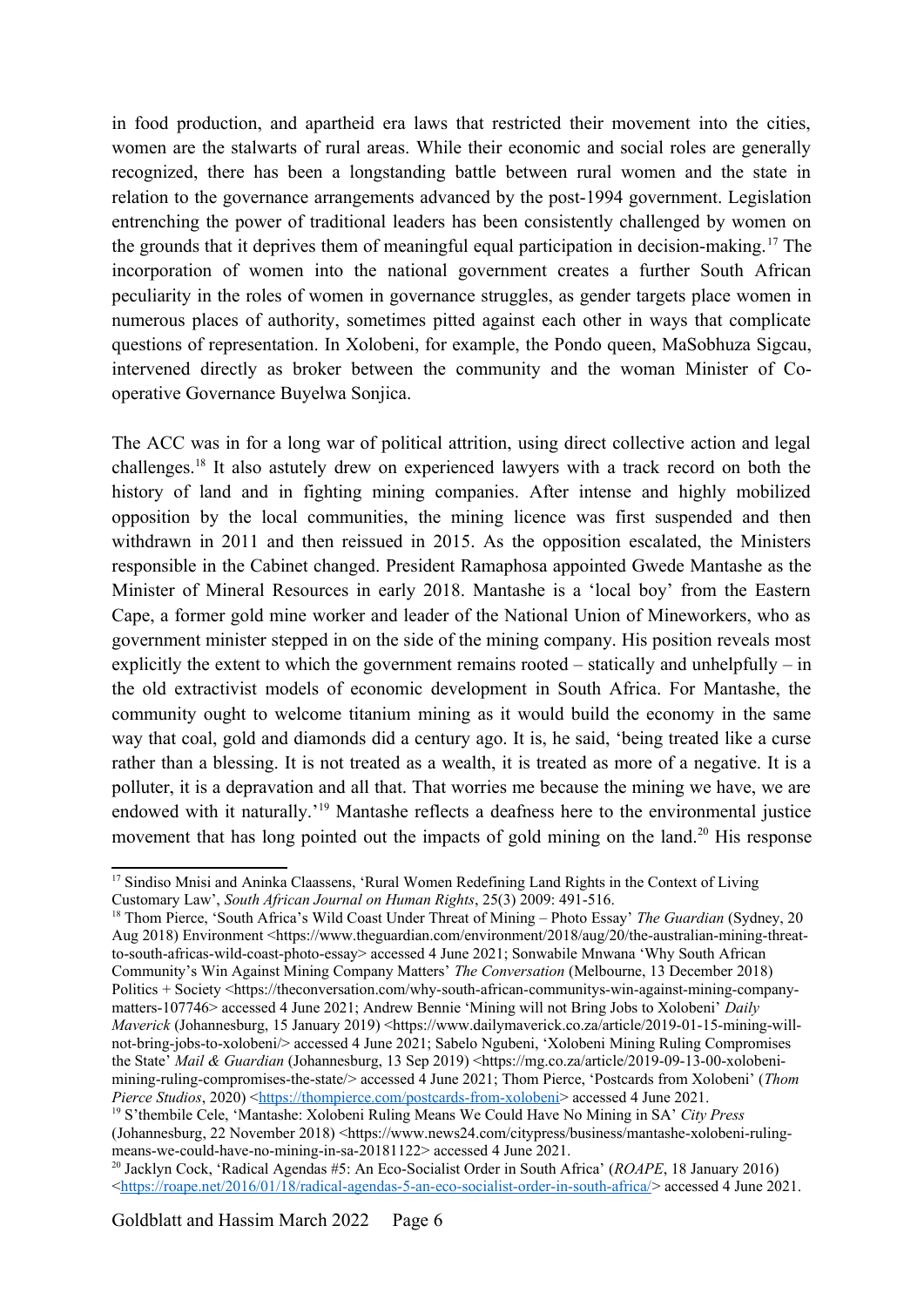also exposed the government's authoritarian side - its preparedness to use its power to impose decisions on communities. In Xolobeni, specifically, the government is refusing to see loss of lands and long term depletion of fertile soil as any kind of significant loss of rights, or to consider the implications of mining for the environment or, fundamentally, to understand that the state has a responsibility to protect public goods.

Clearly, these represent conflicting visions of development and the good life. On the one side, government wants to turn the people of Xolobeni into wage workers, rather than farmers and fisher people, with enclosure classically leading to proletarianization and precarity. Jacklyn Cock shows these  $links:$ <sup>[21](#page-6-1)</sup>

<span id="page-6-0"></span>the environmental imaginary of the post-apartheid state is focused on economic growth; nature is viewed instrumentally as a store of resources for growth, rather than for social needs or environmental sustainability. It is an imaginary which involves conflict and violence both to nature and people. But this hegemonic imagery is increasingly being challenged by disparate groups of the poor and marginalised who are promoting an alternative environmental imaginary centered on nature as a source of justice, meaning the acknowledgement of rights (which often implies the need for redistribution) and livelihoods.

<span id="page-6-2"></span>On the other side, people contest the narrative that development is necessary because they are poor: ACC chairperson Sibusiso Mqadi (sadly deceased early in November) stated: "We don't need outsiders to tell us we are poor. We are not poor. Not a single person in Xolobeni goes to bed hungry….We get fish, crayfish, mussels from the sea… we plant vegetables in this beautiful and fertile soil of ours. We are happy with this way of life and feel it is an insult to suggest we are poor.'[22](#page-6-3) And 85-year old Magusheni Madondo insisted: 'We never said we want mining and we never said we are poor, and no one must decide for us. That we are poor. We don't need their jobs if it comes through mining...This is the land of our forefathers and we are going to fight for it for the benefit of our own children and their offspring."<sup>[23](#page-6-5)</sup> On these issues, there are alliances between the residents of Xolobeni and environmental justice activists. The environmental justice movement was mischaracterized as being driven by white people.[24](#page-6-7) It is obviously a convenient narrative in racialized South Africa to attribute opposition to mining as being pushed by an 'outsider' to the community and to cast ecotourism as a 'white' strategy.<sup>[25](#page-6-9)</sup> But the ACC argues that the outcomes of mining  $-$ 

<span id="page-6-8"></span><span id="page-6-6"></span><span id="page-6-4"></span><span id="page-6-1"></span><sup>&</sup>lt;sup>[21](#page-6-0)</sup> Jacklyn Cock, 'Conflicting Environmental Imaginaries in Post-Apartheid South Africa' in Katharine Legun and others (eds), *The Cambridge Handbook of Environmental Sociology* (Vol 1, Cambridge University Press 2020) 285.

<span id="page-6-3"></span>[<sup>22</sup>](#page-6-2) Lubabalo Ngcukana, 'Mining Project will Destroy Us, say Xolobeni Villagers' *City Press* (Johannesburg, 1 October 2018) [<https://www.news24.com/citypress/news/mining-project-will-destroy-us-say-xolobeni](https://www.news24.com/citypress/news/mining-project-will-destroy-us-say-xolobeni-villagers-20181001)[villagers-20181001>](https://www.news24.com/citypress/news/mining-project-will-destroy-us-say-xolobeni-villagers-20181001) accessed 4 June 2021.

<span id="page-6-5"></span> $23$  ibid.

<span id="page-6-7"></span><sup>&</sup>lt;sup>[24](#page-6-6)</sup> For a wider perspective on race and the environmental movement, see also Neil Overy, 'St Lucia, Xolobeni and the Problem of Wilderness' *Daily Maverick* (Johannesburg, 1 March 2019) <<https://www.dailymaverick.co.za/article/2019-03-01-st-lucia-xolobeni-and-the-problem-of-wilderness/>>

<span id="page-6-9"></span>accessed 20 May 2021. <sup>[25](#page-6-8)</sup> Jacklyn Cock, 'The Radicalization of Environmental Justice in South Africa' in Dorothy L Hodgson and Judith A Byfield (eds), *Global Africa: Into the Twenty-First Century* (University of California Press 2017).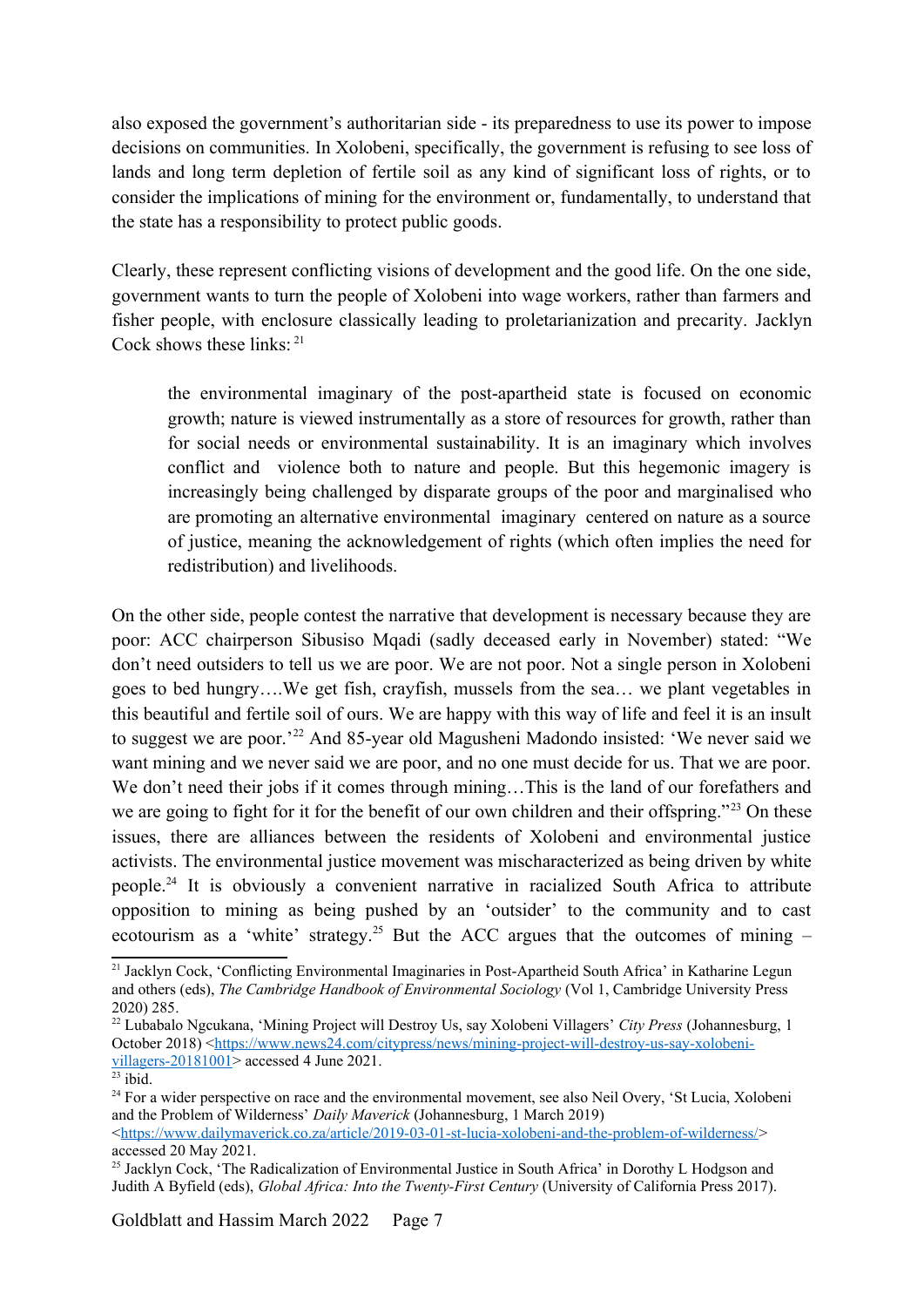depletion of the land, pollution of the soil and likely the ocean – are of limited benefit to the community. What is needed, they argue, is to look to the future – to think of the land as being held in trust for this generation as well as future generations, that the mine was only projected to last for approximately 20 years, and after that the community would be worse-off for no longer being able to subsist on the land.<sup>[26](#page-7-1)</sup>

<span id="page-7-4"></span><span id="page-7-2"></span><span id="page-7-0"></span>The community of Xolobeni eventually challenged the mining project through the courts. In the main case, the ACC took on the Minister of Mineral Resources to test the meaning of consultation.[27](#page-7-3) A further court success followed on 14 September 2020 when the North Gauteng High Court held that the Xolobeni community were entitled to a copy of the company's application for a mining right, previously withheld from them.<sup>[28](#page-7-5)</sup> The court found that this was necessary for 'meaningful consultations.' These decisions were significant blows to the state and companies involved in mining rights applications and have wider implications for communities elsewhere in South Africa.

We now examine the main decision on community consultation to consider how the missing gender dimension in the case might be productively introduced into conceptualizations of the impacts of extractivism. Our critical reading of the case aims to understand how gender impacts on the dynamics of this community, its resistance and its recourse to law, in order to learn broader lessons about gendered rights struggles for climate justice.

# **III The untold story: Excavating gender in the Xolobeni litigation**

<span id="page-7-8"></span><span id="page-7-6"></span>The *Baleni* judgment of Basson J, while very significant in its progressive interpretation of the law based on the Constitution of the Republic of South Africa,  $1996$ <sup>[29](#page-7-7)</sup> is largely silent on issues of gender affecting the community.<sup>[30](#page-7-9)</sup> The judgment provides a narrative that situates the Xolobeni community as proud occupiers of land which is central to their history, culture, subsistence and way of life. It uses rich and emotive language to illustrate this, describing the terrain as 'a coastline area of immense natural beauty'[31](#page-7-11) and beginning the judgment with a moving quote, illustrating the brutal dispossession of black South Africans,<sup>[32](#page-7-13)</sup> to explain the centrality of the struggle to regain their most valued resource – their land.[33](#page-7-15) Racial justice and

<span id="page-7-13"></span> $32$  ibid  $[11]$ .

<span id="page-7-14"></span><span id="page-7-12"></span><span id="page-7-10"></span><span id="page-7-1"></span>[<sup>26</sup>](#page-7-0) Rosa Luxemburg Stiftung (n 16).

<span id="page-7-3"></span>[<sup>27</sup>](#page-7-2) *Baleni* (n 2).

<span id="page-7-5"></span>[<sup>28</sup>](#page-7-4) *Baleni and Others v Regional Manager Eastern Cape Department of Mineral Resources and Others* 2021 (1) SA 110 (GP). See also Tracey-Lynn Field, 'South African Community Wins Right to Access Mining Application. But who will Win the War?' *The Conversation* (Sydney, 14 October 2020) Environment + Energy  $\lt$ [https://theconversation.com/south-african-community-wins-right-to-access-mining-application-but-who-will](https://theconversation.com/south-african-community-wins-right-to-access-mining-application-but-who-will-win-the-war-147522)[win-the-war-147522](https://theconversation.com/south-african-community-wins-right-to-access-mining-application-but-who-will-win-the-war-147522)> accessed 5 June 2021.

<span id="page-7-7"></span> $29$  Dugard (n 2).

<span id="page-7-9"></span><sup>&</sup>lt;sup>[30](#page-7-8)</sup> The Court is of course guided by the arguments before it as shaped by the legal team who choose whether to highlight issues of gender in the case: Cathi Albertyn and Shamim Meer, 'Citizens or mothers? The marginalization of women's reproductive rights in the struggle for access to health care for HIV-positive pregnant women in South Africa' in M Mukhopadhyay and S Meer (eds) *Gender, Rights and Development: A Global Sourcebook*, (Royal Tropical Institute (KIT), 2008).

<span id="page-7-11"></span>[<sup>31</sup>](#page-7-10) *Baleni* (n 2) [2].

<span id="page-7-15"></span><sup>&</sup>lt;sup>[33](#page-7-14)</sup> The judgment mentions the history of violent conquest by the Zulu nation (the Mfecane) that led the community to settle in the early 1800s. ibid [9].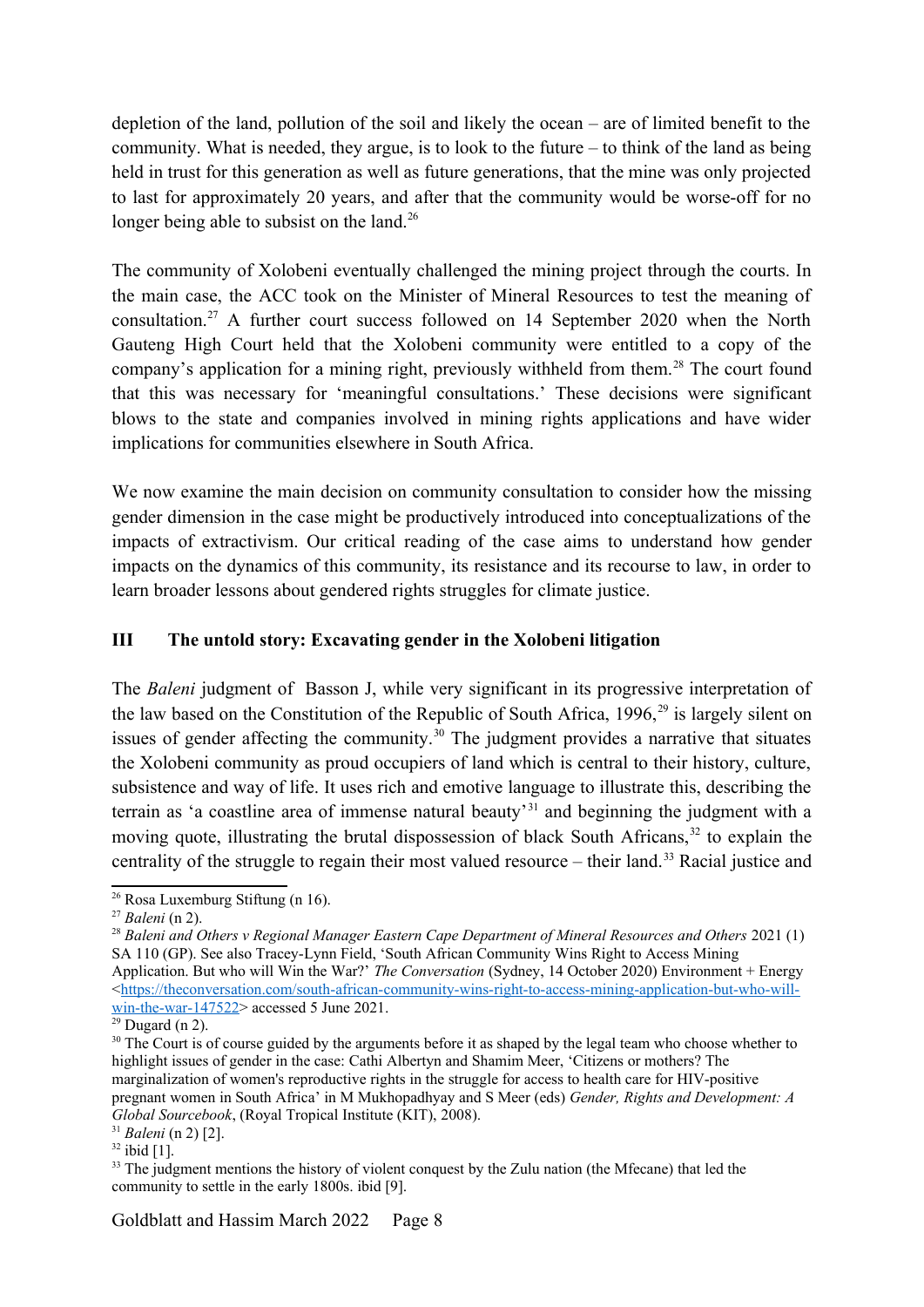self-determination are central values informing the decision. The judgment refers to the centrality of 'living customary law', communal decision-making, and the importance of ancestral graves and community rituals. Again, it is expressive in referring to the community as comprising 'the collection and intertwined relationships between the living and the dead'.<sup>[34](#page-8-1)</sup>

<span id="page-8-6"></span><span id="page-8-4"></span><span id="page-8-2"></span><span id="page-8-0"></span>The court was required to determine the interaction between the consent requirements of the Interim Protection of Informal Rights to Land Act 31 of 1996 (IPILRA) and the consultation requirements of the Mineral and Petroleum Resources Development Act 28 of 2002  $(MPRDA)$ <sup>[35](#page-8-3)</sup>. The MPRDA replaced the common law owner of land with the state, as 'custodian of all mineral resources on behalf of the people of South Africa',<sup>[36](#page-8-5)</sup> while the IPILRA was introduced by the new democratic government to 'protect those who held insecure tenure because of the failure to recognise customary title' under apartheid. $37$  The court concluded that, by reading both Acts together, the community must be allowed to reach a communal decision based on their custom regarding whether to consent to deprivation of their land. This is an important interpretation of the law that firmly privileges decisionmaking by the affected community based on the Constitution's focus on advancing the rights of historically excluded people under apartheid.<sup>[38](#page-8-9)</sup>

<span id="page-8-8"></span>The Founding Affidavit of Dudu Baleni, itself a story crafted by lawyers to make a compelling case, offers hints about the links between gender and struggles for the land.<sup>[39](#page-8-11)</sup> The affidavit certainly attests to communitarian rights to land, $40$  the social and economic interdependence of the community, $41$  and 'networks of support and mutual dependency' in the sharing of food, resources and labour.<sup>[42](#page-8-17)</sup> Subtle references to gender differences are mentioned. For example, the affidavit explains the process of land allocation to the 'umzi'  $(household):$ <sup>[43](#page-8-19)</sup>

<span id="page-8-18"></span><span id="page-8-16"></span><span id="page-8-14"></span><span id="page-8-12"></span><span id="page-8-10"></span>Land is typically allocated to an umzi and not to individuals. The head of umzi in whose name the land gets allocated holds it in trust for all members of their umzi. After allocation, such land becomes a resource exclusively belonging to that particular umzi in perpetuity. This is so even if it is clear that only specific family members, such as the women in the umzi, will have the primary or even exclusive use thereof.

- <span id="page-8-17"></span> $42$  ibid [57].
- <span id="page-8-19"></span>[43](#page-8-18) Ibid [96].

<span id="page-8-1"></span> $34$  ibid [7].

<span id="page-8-3"></span><sup>&</sup>lt;sup>[35](#page-8-2)</sup> The case built on the Constitutional Court decision in *Maledu and Others v Itereleng Bakgatla Mineral Resources (Pty) Limited and Another* 2019 (2) SA 1 (CC) that found that communal occupiers could not be evicted from land by mining companies in exercise of their mining rights.

<span id="page-8-5"></span><sup>&</sup>lt;sup>[36](#page-8-4)</sup> *Baleni* (n 2) [42] citing the Mineral and Petroleum Resources Development Act 28 of 2002, s 3. Note that the Act has led to the drafting of a Mining Charter which has been the subject of significant contest for many years. See Centre for Applied Legal Studies (CALS), 'Mining Charter' (*University of the Witwatersrand*, 2019) < [https://www.wits.ac.za/cals/our-programmes/environmental-justice/mining-charter/>](https://www.wits.ac.za/cals/our-programmes/environmental-justice/mining-charter/) accessed 5 June 2021.

<span id="page-8-7"></span>[<sup>37</sup>](#page-8-6) *Baleni* (n 2) [51].

<span id="page-8-9"></span><sup>&</sup>lt;sup>[38](#page-8-8)</sup> See Thipe  $(n 2)$ ; Dugard  $(n 2)$ .

<span id="page-8-11"></span>[<sup>39</sup>](#page-8-10) Duduzile Baleni, 'Founding Affidavit, In the High Court of South Africa (Gauteng Division, Pretoria)' (2016) Case No: 73768/2016.

<span id="page-8-13"></span> $40$  ibid [72].

<span id="page-8-15"></span> $41$  ibid [115].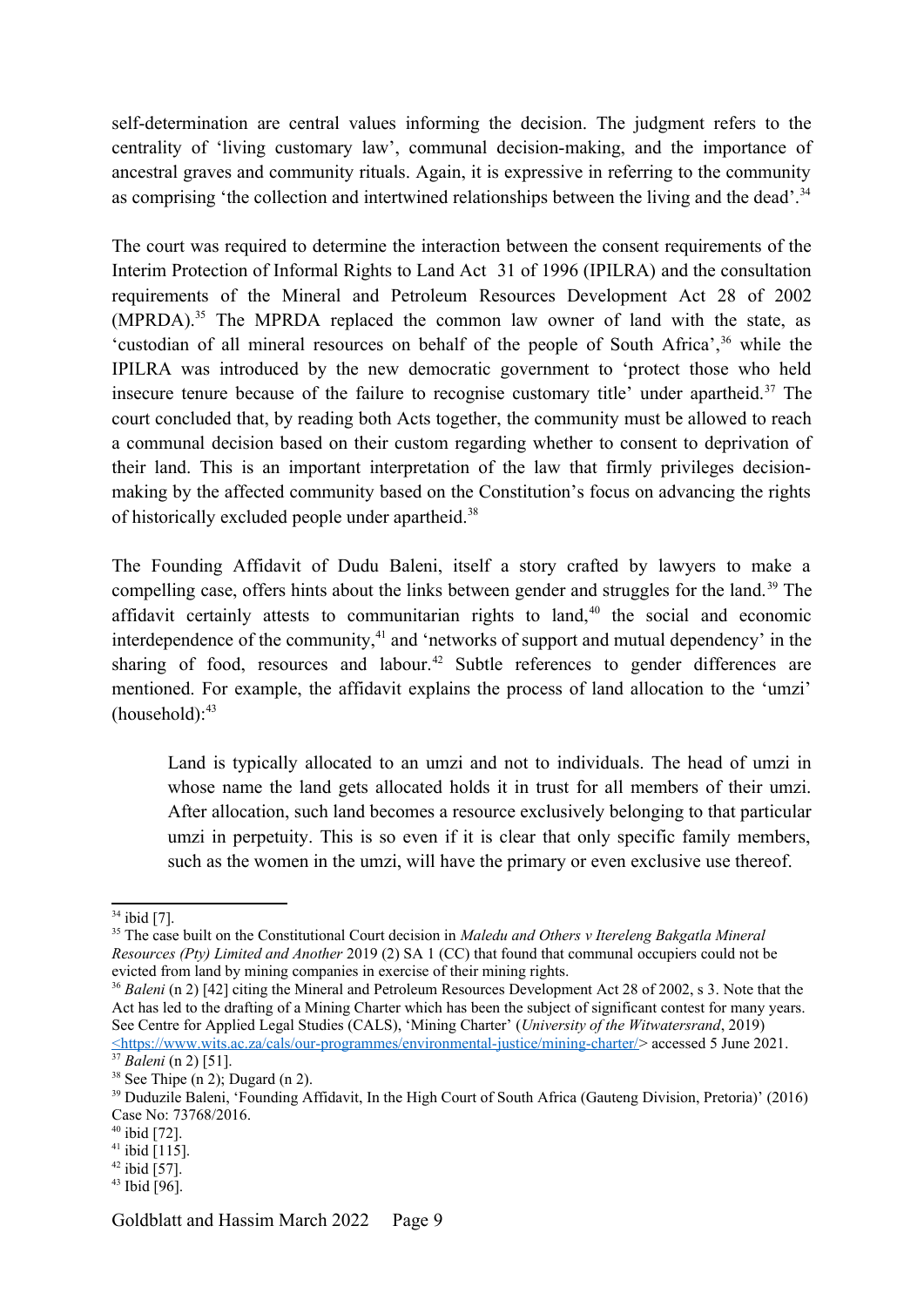This implies that while a male household head may be named as the person to whom the land is allocated, women will still have use. It also implies that male members may leave the area for paid labour elsewhere but do not relinquish entitlements to the land worked by remaining women. Women who remain on the land provide the continuous care of land and property that supports the communities living there and those returning intermittently. This is a wellworn tale of gendered patterns of migrant labour in South Africa. What is unusual is the occupancy rights and decision-making powers of women in the Xolobeni community, less commonly seen elsewhere in South Africa.<sup>[44](#page-9-1)</sup>

<span id="page-9-4"></span><span id="page-9-2"></span><span id="page-9-0"></span>Baleni's affidavit also references the different roles of men and women during the 'Pondo revolt' of the 1960s to resist attempts to relocate the community by an apartheid government 'betterment programme'.[45](#page-9-3) She explains that 'In this war, all able-bodied men of the community took up arms, while women were supplying food, intelligence and protection'.<sup>[46](#page-9-5)</sup> While this indicates the long-standing resistance to enclosure of the land, it is further evidence of the different but equally important allocation of gender roles in the communal life of, and in the defence of, the commons. The affidavit also documents the physical violence suffered by men and women in the community who have resisted the mine.<sup>[47](#page-9-7)</sup> Similar events have been seen in contests over access to land by mining companies elsewhere in South Africa. In October 2020 Fikile Ntshangase, a woman leader of the Mfolozi Community Environmental Justice Organisation, (MCEJO) opposing coal mining in Northern KwaZulu-Natal was shot dead in her home.<sup>[48](#page-9-9)</sup> Women have been fierce in their resistance and have been met with violence, as is often seen in struggles to enclose commons all over the world. [49](#page-9-11) This echoes the earlier resistance of the Pondo revolt, although in this case women seem to be even more active on the frontline of conflict.<sup>[50](#page-9-13)</sup>

Baleni's affidavit captures the dangers that mining and destruction of the land and way of life poses to the community. She notes that:<sup>[51](#page-9-15)</sup>

<span id="page-9-16"></span><span id="page-9-14"></span><span id="page-9-12"></span><span id="page-9-10"></span><span id="page-9-8"></span><span id="page-9-6"></span>There will be strong opposition in the community to significant members (sic) of outsiders coming to live in our community. We are concerned that they will overwhelm our existing and limited social services, that they may introduce crime, alcohol, prostitution and other social ills, as is often the case …

This suggests that the state services such as schools and clinics,  $52$  though sparse, are essential to support the community alongside its own communal resources. The litigants' fear is that

<span id="page-9-1"></span>[<sup>44</sup>](#page-9-0) The WoMin Collective (n 2) 434.

<span id="page-9-3"></span>[<sup>45</sup>](#page-9-2) Baleni, 'Founding Affidavit' (n 39) [63].

<span id="page-9-5"></span>[<sup>46</sup>](#page-9-4) ibid [118].

<span id="page-9-7"></span> $47$  ibid [185-201].

<span id="page-9-9"></span><sup>&</sup>lt;sup>[48](#page-9-8)</sup> Fred Kockott and Matthew Hattingh, 'Fikile Ntshangase Opposed a Mine Extension. Last Night she was Murdered' *GroundUp* (Cape Town, 23 October 2020) <[https://www.groundup.org.za/article/mining-activist](https://www.groundup.org.za/article/mining-activist-murdered-kzn/)[murdered-kzn/](https://www.groundup.org.za/article/mining-activist-murdered-kzn/)> accessed 5 June 2021.

<span id="page-9-11"></span>[<sup>49</sup>](#page-9-10) Itzá Castañeda Camey, Laura Sabater, Cate Owren and A. Emmett Boyer, *Gender-based violence and environment linkages: The violence of inequality* (IUCN, 2020), 162-177.

<span id="page-9-13"></span>[<sup>50</sup>](#page-9-12) The WoMin Collective (n 2).

<span id="page-9-15"></span>[<sup>51</sup>](#page-9-14) Baleni, 'Founding Affidavit' (n 39) [145].

<span id="page-9-17"></span><sup>&</sup>lt;sup>[52](#page-9-16)</sup> ibid [154.6.1].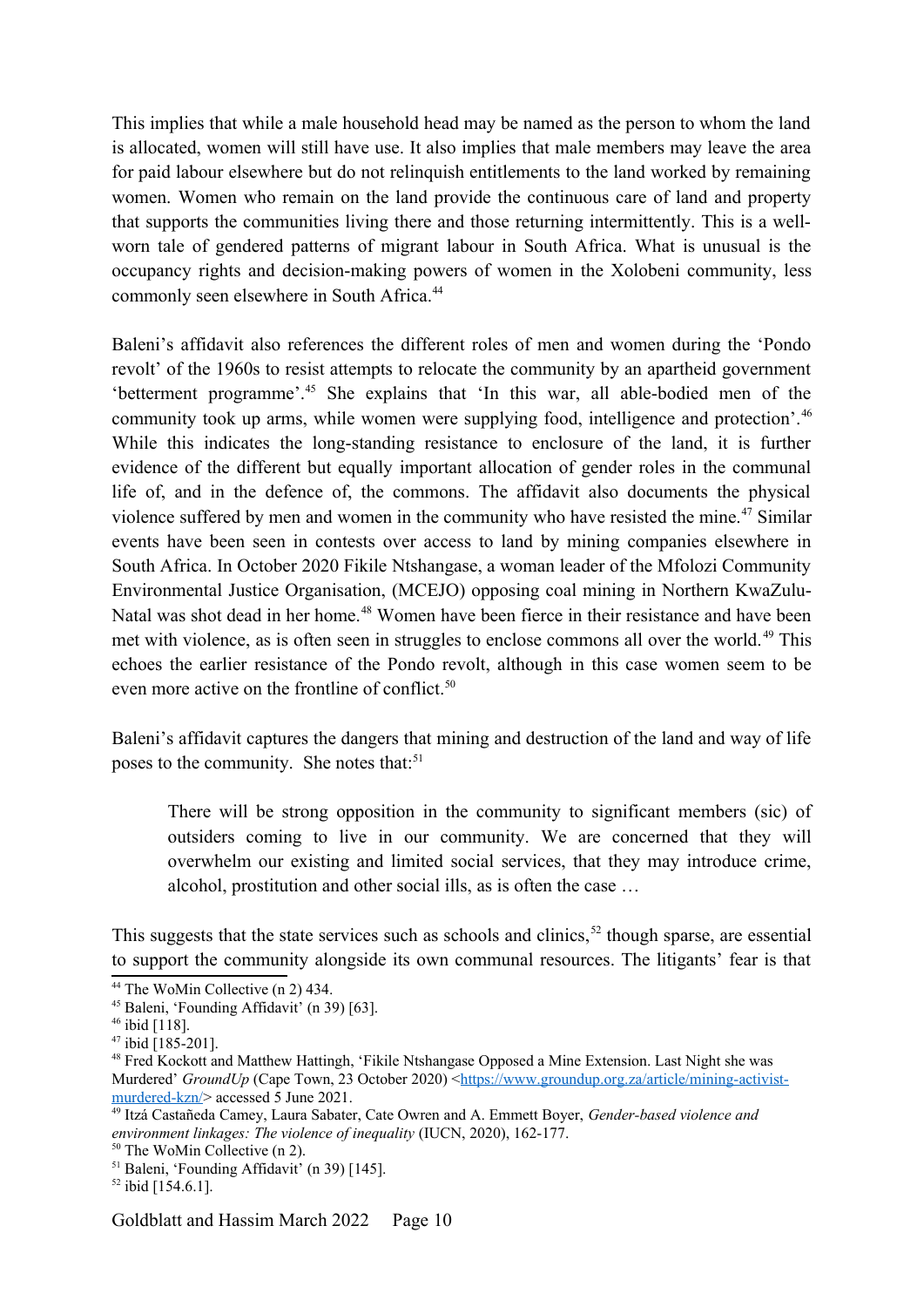<span id="page-10-0"></span>outside workers will deplete these resources,<sup>[53](#page-10-1)</sup> putting strain on the careful balance of communal subsistence. Their assumption is that the state will not step in to increase service provision in a province where government has been slow to improve the lives of its people. They also a worry, based on the experience of other mining-affected communities, that an influx of workers will lead to damaging social impacts.

The concerns expressed in the affidavit are not unfounded. Mine workers, usually men living in hostels, tend to displace the labour of reproduction such as cooking and laundry onto women. Many of these women in the communities surrounding the mines are already burdened with sustaining their own families. Alcohol, crime and sex work also threaten the community in gendered ways with sexual violence and other forms of interpersonal violence evidently a (legitimate) fear. The gendered impacts on mining affected communities are well documented both within and outside South Africa and are clearly known to the Xolobeni community.[54](#page-10-3) The judgment could have drawn on this evidence to show how the proposed mine might undermine the necessary social reproduction of the community.

<span id="page-10-6"></span><span id="page-10-4"></span><span id="page-10-2"></span>A further way in which the case relates to, but does not tackle, gender issues concerns the two central pieces of legislation in the case: the MPRDA and the IPILRA. Both refer to the inclusion of women as central to the aims of each Act, while evading the question of underlying gender inequalities. The MPRDA lists expanding 'opportunities for historically disadvantaged persons, including women and communities, to enter into and actively participate in the mineral and petroleum industries and to benefit from the exploitation of the nation's mineral and petroleum resources'.<sup>[55](#page-10-5)</sup> The Act also lists the objectives of advancing the social and economic welfare of all South Africans<sup>[56](#page-10-7)</sup> and giving 'effect to s 24 of the Constitution by ensuring that the nation's mineral and petroleum resources are developed in an orderly and ecologically sustainable manner while promoting justifiable social and economic development'.[57](#page-10-9) The relationship between ecological sustainability, mining, the needs of communities and the social and economic development of the wider society are undoubtedly complex. However, the Act does not provide any meaningful direction in

<span id="page-10-3"></span>[54](#page-10-2) WoMin, 'Women, Gender and Extractivism in Africa: A Collection of Papers' (International Alliance on Natural Resources in Africa) < https://womin.africa/archive/available-literature/> accessed 2 June 2021; Christina Hill and Kelly Newell, 'Women, Communities and Mining: The Gender Impacts of Mining and the Role of Gender Impact Assessment' (Oxfam Australia, December 2009)

 $\langle$ [https://policy-practice.oxfam.org/resources/women-communities-and-mining-the-gender-impacts-of-mining](https://policy-practice.oxfam.org/resources/women-communities-and-mining-the-gender-impacts-of-mining-and-the-role-of-gende-293093/)[and-the-role-of-gende-293093/](https://policy-practice.oxfam.org/resources/women-communities-and-mining-the-gender-impacts-of-mining-and-the-role-of-gende-293093/)> accessed 5 June 2021; Kuntala Lahiri-Dutt (ed), *Gendering the Field: Towards Sustainable Livelihoods for Mining Communities* (ANU Press 2011); South African Human Rights

<span id="page-10-7"></span> $56$  ibid s 2(f).

<span id="page-10-8"></span><span id="page-10-1"></span>[<sup>53</sup>](#page-10-0) Shirin M Rai, Catherine Hoskyns and Dania Thomas, 'Depletion: The Cost of Social Reproduction' (2014) 16 Int Fem J Politics 86; Beth Goldblatt and Shirin M Rai, 'Recognizing the Full Costs of Care? Compensation for Families in South Africa's Silicosis Class Action' (2018) 27 S& LS 671.

Commission, 'National Hearing on the Underlying Socio-Economic Challenges of Mining-Affected Communities in South Africa' (South African Human Rights Commission, September and November 2016) <[http://www.sahrc.org.za/home/21/files/SAHRC%20Mining%20communities%20report%20FINAL.pdf>](http://www.sahrc.org.za/home/21/files/SAHRC%20Mining%20communities%20report%20FINAL.pdf) accessed 5 June 2021; Salimah Valiani and Nester Ndebele, 'A Feminist Perspective on Women and Mining in South Africa' in Salimah Valiani (ed), *The Future of Mining in South Africa: Sunset or Sunrise?* (MISTRA 2018).

<span id="page-10-5"></span><sup>&</sup>lt;sup>[55](#page-10-4)</sup> Mineral and Petroleum Resources Development Act 2002, s 2(d).

<span id="page-10-9"></span> $57$  ibid s 2(h).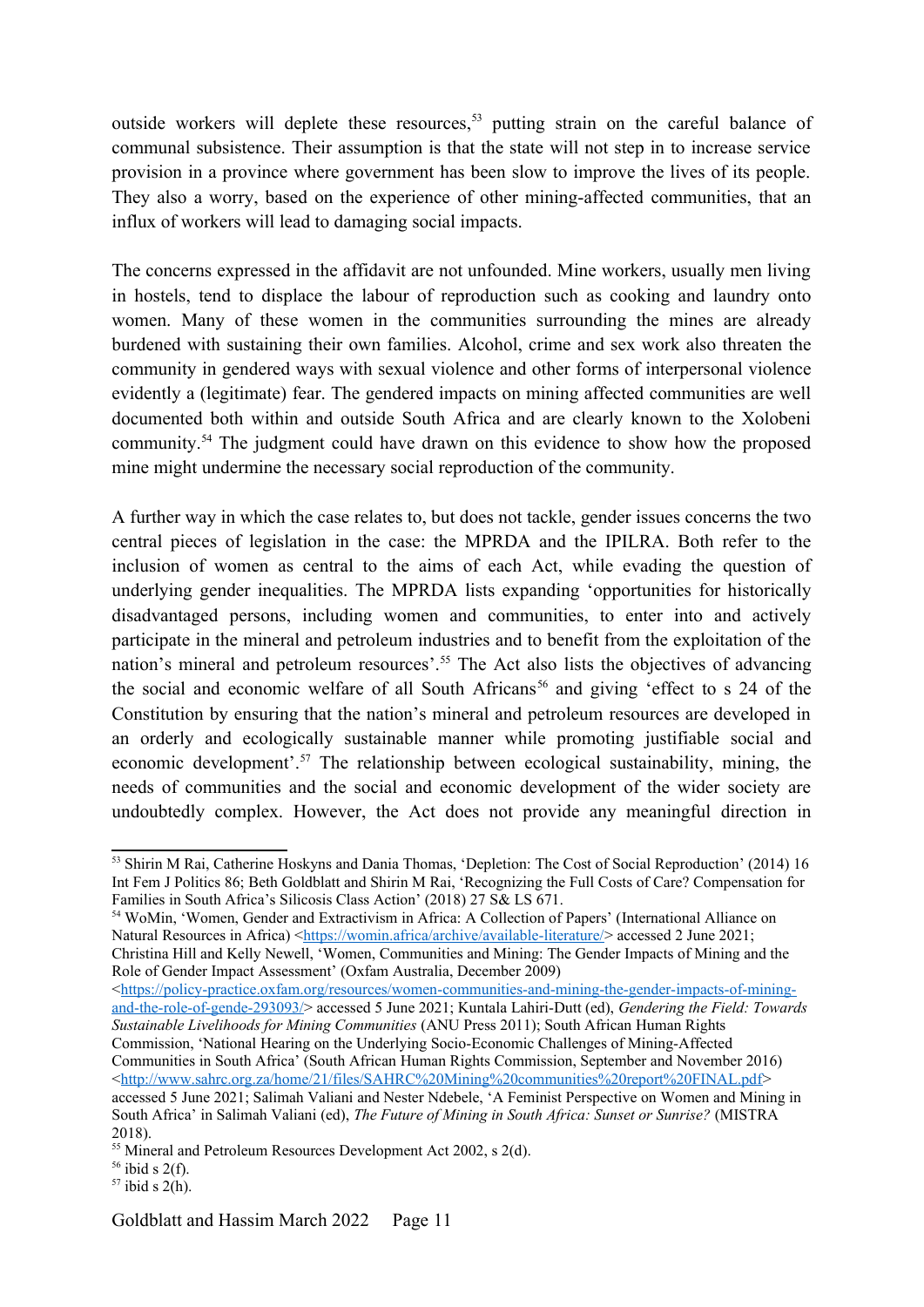resolving this. The reference to 'women and communities' as historically disadvantaged groups assumes that they should benefit from mining along with other more advantaged stakeholders. It does not consider the possibility that 'women and communities', or the environment for that matter, may be better served without mining proceeding at all.<sup>[58](#page-11-1)</sup>

<span id="page-11-4"></span><span id="page-11-2"></span><span id="page-11-0"></span>To give effect to the IPILRA, the Department of Rural Development and Land Reform prepared a policy and procedure for the Minister of Land to make development decisions about land where the Minister is nominally owner of the land.<sup>[59](#page-11-3)</sup> This policy refers to the 'White Paper on South African Land Policy' which states that decisions about land must 'establish whether the changes protect the rights of women' and the Minister must ensure that the rights of women are protected in the decision-making process.<sup>[60](#page-11-5)</sup> While the Baleni application does not list women's rights as one of the rights implicated in this case<sup>[61](#page-11-7)</sup> the references to these rights in the MPRDA and the policy documents flowing from the IPILRA point to the need to investigate how these rights are impacted by the proposed mine.

<span id="page-11-6"></span>As noted, the case was framed around land rights and community consent. The judgment responds well to this framing by asserting the centrality of the land to the reproduction of the community now and for future generations. While this was an important victory, from a feminist climate justice perspective the framing was limited. Neither the affidavit nor the judgment foreground gender and environmental rights sufficiently. In the next section, we read the possibilities for a more nuanced interpretation of the complex interplay of issues in this case. Using the concepts of provisioning and social reproduction, both of which are framed as part of the commons by Mellor and Federici, we explore how mining impacts climate change and how unchecked extraction impacts the production-reproduction nexus. Such arguments might fortify responses to the government and the mining company's appeal case and provide precedent for future interpretation of the legislation.

# **IV Xolobeni as prefigurative for climate struggles: Defence and governance of the commons**

The discussion above lays out what could be read as a straightforward account of successful social movement mobilization combined with strategic uses of the law, albeit with insufficient attention to gender and the environment. However, we want to extend this to highlight the prefigurative aspects of this struggle for the range of issues that may arise in litigating cases connected to environmental destruction and climate change, and to tease out the gender questions at stake. Margaret Davies explains prefigurative theory, or

Goldblatt and Hassim March 2022 Page 12

<span id="page-11-1"></span>[<sup>58</sup>](#page-11-0) Communities are aware that where mining rights have been granted with requirements to remediate land after the project ends there is evidence that this is neither undertaken nor enforced by the state leading to further doubts about allowing such projects: South African Human Rights Commission, *National Hearing on the Underlying Socio-Economic Challenges of Mining-Affected Communities in South Africa*, 2016, <https://www.sahrc.org.za/home/21/files/SAHRC%20Mining%20communities%20report%20FINAL.pdf>

<span id="page-11-3"></span> $\overline{59}$  $\overline{59}$  $\overline{59}$  Documented in Baleni, 'Founding Affidavit' (n 39) [236].

<span id="page-11-5"></span>[<sup>60</sup>](#page-11-4) South African Government Department of Land Affairs, *White Paper on South African Land Policy* (DLA, April 1997) 90-1 <<https://www.gov.za/documents/south-african-land-policy-white-paper>> accessed 5 June 2021.

<span id="page-11-7"></span>[<sup>61</sup>](#page-11-6) See Baleni, 'Founding Affidavit' (n 39) [276].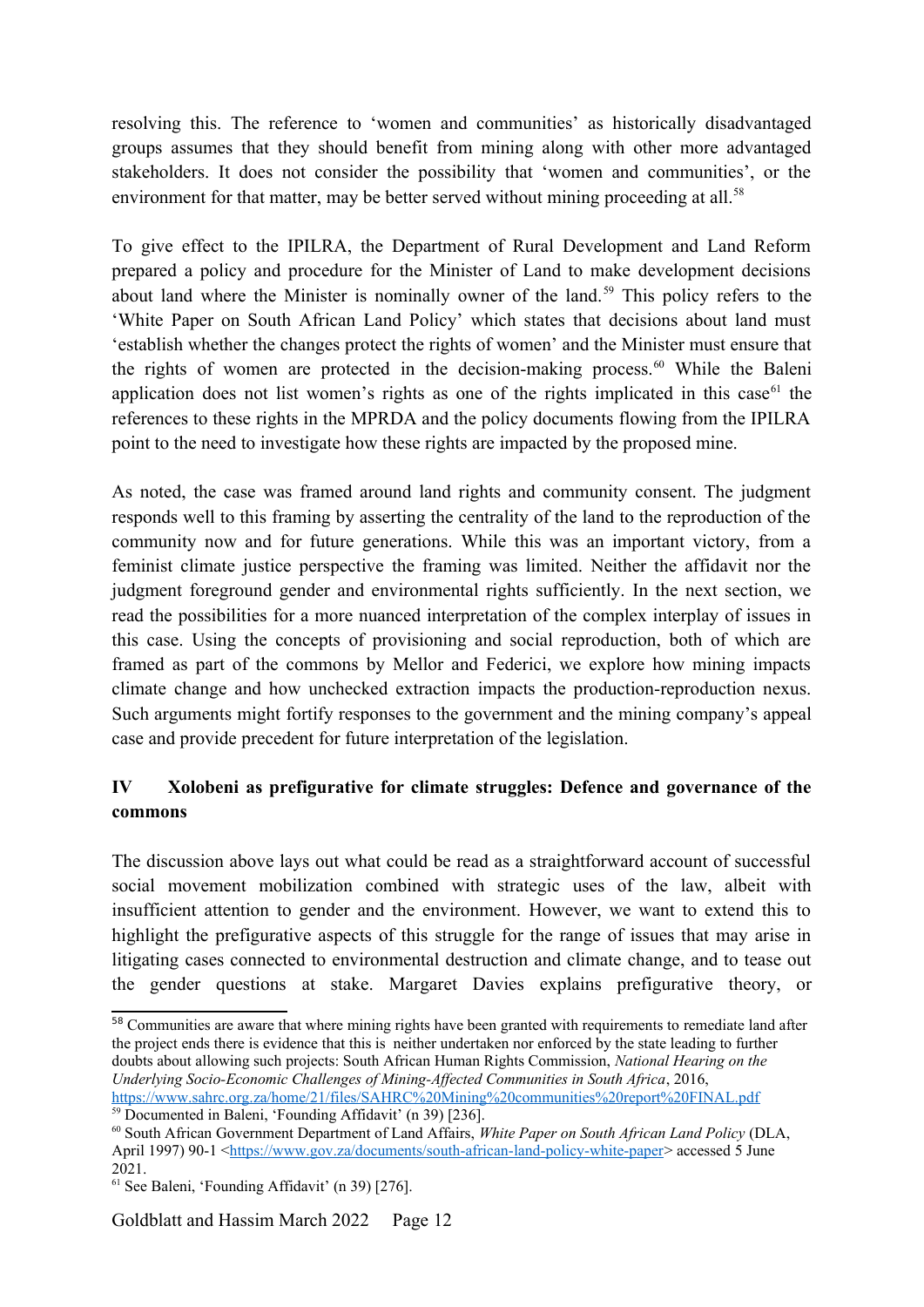<span id="page-12-2"></span><span id="page-12-0"></span>'methodologies that are hopeful in the sense that they imagine and create at the same time as engage with and describe the world'.<sup>[62](#page-12-1)</sup> In 'choosing a present in order to imagine a future'<sup>[63](#page-12-3)</sup> we consider how the Xolobeni struggle and the way of life it defends anticipates an ecologically sustainable and just social system built around social reproduction and production within the commons, and a legal framework that can recognize this as legitimate, desirable and even exemplary. The legal struggle is thus prefigurative in terms of the politics of resistance but also in terms of substantive conceptions of social and ecological ordering and new ways of understanding and using law. Just as law is often complicit in the harm of climate destruction it might, in some instances, be mobilized both to remedy harm that has already occurred and also work to anticipate and prevent it.<sup>[64](#page-12-5)</sup> It may even, in the right conditions, support radical transformative conceptions of new social formations that require environmental remediation and a sustainable world.<sup>[65](#page-12-7)</sup>

## <span id="page-12-6"></span><span id="page-12-4"></span>*Eco-feminism and climate justice*

<span id="page-12-8"></span>Skosana and Cock argue that the struggles of women in mining-affected communities are eco-feminist in practice, even if not explicitly articulated as such, and even when not part of how the women themselves might identify. They point to three relevant ways in which ecofeminist concerns underlie their struggles: 1) their roles in social reproduction (especially in the garnering of food, energy and water), 2) the solidaristic and communal nature in which strugglesare fought, and 3) the respect for nature itself.  $^{66}$  Eco-feminists have noted the uneven impact of environmental degradation and climate destruction on women who perform much of the world's social reproductive work, itself dependent on natural resources.<sup>[67](#page-12-11)</sup> Mellor explains that reproductive work, which is gendered, 'stands between 'the economy' and the natural world, grappling with the consequences of ecological destruction'.<sup>[68](#page-12-13)</sup> Federici argues that 'as the primary subjects of reproductive work, historically and in our time, women have depended on access to communal natural resources more than men and have been most penalized by their privatization and most committed to their defence'.[69](#page-12-15) Based on the idea that

<span id="page-12-14"></span><span id="page-12-12"></span><span id="page-12-10"></span><span id="page-12-1"></span>[<sup>62</sup>](#page-12-0) Margaret Davies, *Law Unlimited: Materialism, Pluralism, and Legal Theory* (Routledge 2017).

<span id="page-12-3"></span><sup>&</sup>lt;sup>[63](#page-12-2)</sup> Margaret Davies, 'Beyond Unity: Feminism, Sexuality, and the Idea of Law' in Vanessa E Munro and Carl F Stychin (eds), *Sexuality and the Law: Feminist Engagements* (Cavendish Press 2007); Davina Cooper, *Everyday Utopias: The Conceptual Life of Promising Spaces (Duke University Press 2014).* 

<span id="page-12-5"></span><sup>&</sup>lt;sup>[64](#page-12-4)</sup> Beth Goldblatt and Shirin Rai, 'Remedying Depletion through Social Reproduction: A Critical Engagement with the United Nations' Business and Human Rights Framework' (2020) 3 EJPG 185.

<span id="page-12-7"></span><sup>&</sup>lt;sup>[65](#page-12-6)</sup> Bronwen Morgan and Declan Kuch, 'The Socio-Legal Implications of the New Politics of Climate Change' (2016) 39 UNSWLJ 1715.

<span id="page-12-9"></span>[<sup>66</sup>](#page-12-8) Dineo Skosana and Jacklyn Cock, '"Our Existence is Resistance": Women and the Challenge of the Climate Crisis and Covid-19 Pandemic Lockdown in Mining-Affected Communities in South Africa' (2020) Society, Work & Politics Institute (SWOP), University of the Witwatersrand < [https://www.swop.org.za/post/our](https://www.swop.org.za/post/our-existence-is-resistance-women-and-the-challenge-of-the-climate-crisis-and-covid-19-pandemic)[existence-is-resistance-women-and-the-challenge-of-the-climate-crisis-and-covid-19-pandemic](https://www.swop.org.za/post/our-existence-is-resistance-women-and-the-challenge-of-the-climate-crisis-and-covid-19-pandemic)> accessed 5

June 2021.

<span id="page-12-11"></span>[<sup>67</sup>](#page-12-10) Julie A Nelson and Marilyn Power, 'Ecology, Sustainability, and Care: Developments in the Field' (2018) 24(3) Fem Econ 80; Stephanie Buechler and Anne-Marie Hanson (eds), *A Political Ecology of Women, Water, and Global Environmental Change* (Routledge 2015); Patricia Perkins 'Climate Justice, Gender and Intersectionality' in Tahseen Jafry (ed), *Routledge Handbook of Climate Justice* (Routledge 2019); Bernadette P Resurrección, 'Persistent Women and Environment Linkages in Climate Change and Sustainable Development Agendas' (2013) 40 Women's Stud Int Forum 33.

<span id="page-12-13"></span>[<sup>68</sup>](#page-12-12) Mellor (n 4) 191.

<span id="page-12-15"></span>[<sup>69</sup>](#page-12-14) Federici (n 1) 107.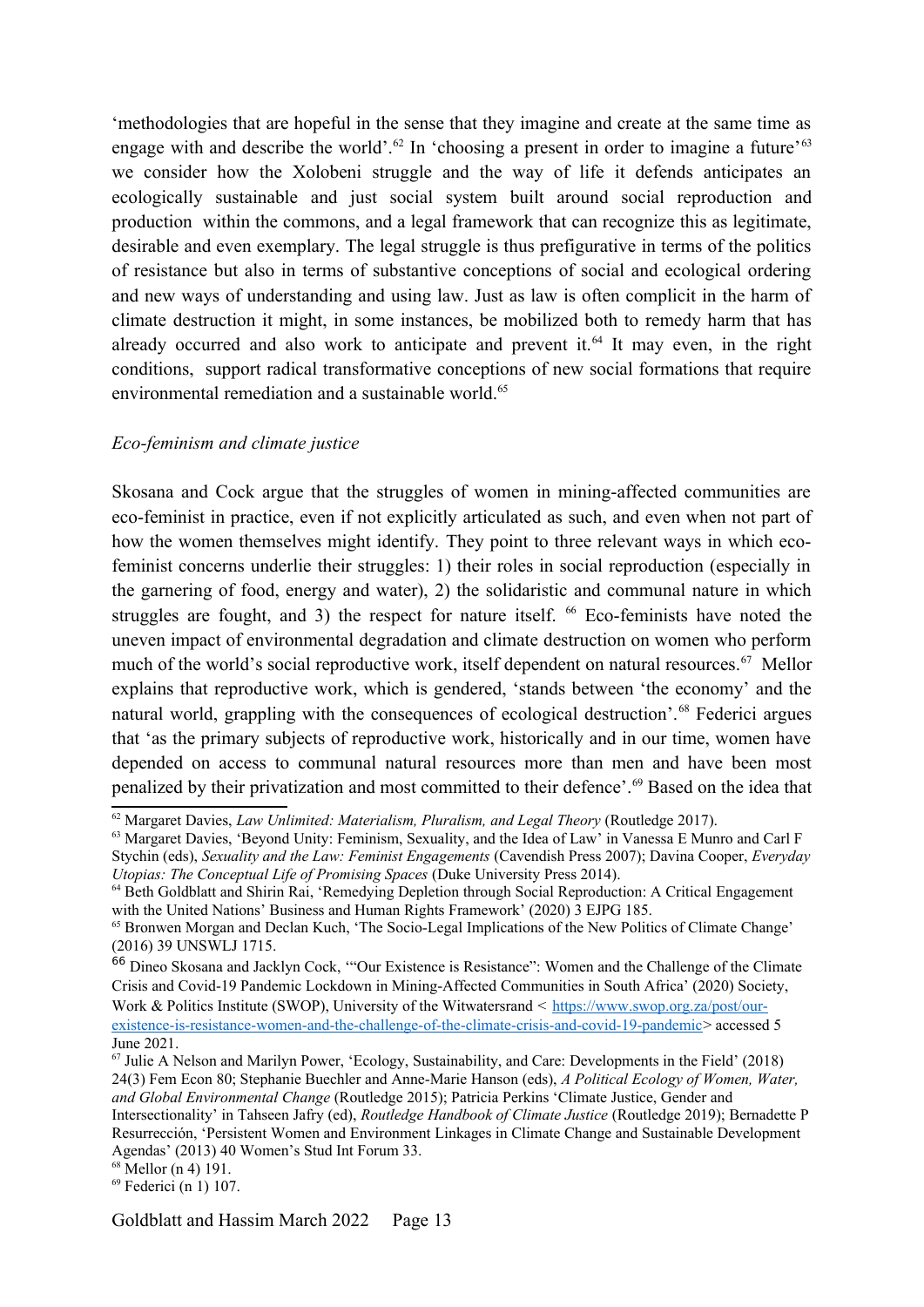social reproduction is the work involved in creating and maintaining life, threats to the communal land and environment of Xolobeni are intricately enmeshed in threats to the way of life of people in that community, particularly the women, and their capacity to reproduce themselves over time.

<span id="page-13-0"></span>Perkins notes that 'In the face of climate change, movements in the Global South and North, largely led by women, are resisting ongoing enclosures for extraction and fossil fuel industries and, in the process, reclaiming commons'.[70](#page-13-1) Federici points out that not all struggles for the commons are successful, but the very fact that they are fought is important. They contain, she argues, both the reinstatement of democratic politics – the renewal of voices at the grassroots, and the mobilisations of ordinary people otherwise disabled by neoliberalism – as well as the seeds for a different future. 'It is impossible, in fact, to defend existing communal rights without creating a new reality, in the sense of new strategies, new alliances and new forms of social organization.'[71](#page-13-3) Legal strategies are part of these struggles with a growing focus by ecofeminist lawyers to link environmental and climate justice to broader intersectional feminist and social justice movements.<sup>[72](#page-13-5)</sup>

#### <span id="page-13-4"></span><span id="page-13-2"></span>*Governance of the commons*

An important link between the climate justice concerns and gender egalitarianism is the precise design of governance and the role of traditional authorities, which impacts on the control over and uses of the commons. Federici considers the process of formalising and extending *traditional* control a form of gender enclosure, as it restricts women's access to and control over land by placing control in the hands of a few. We can see the use of these instruments in the Xolobeni conflict. In November 2019, President Ramaphosa signed the Traditional and Khoi-San Leadership Act 3 of 2019 into law. The Act will allow traditional councils to sign partnerships with companies without necessarily gaining the consent of the communities they govern. The Act is seen to resurrect colonial and apartheid forms of chiefly authority, reinscribing a compulsory dual legal system. Undue power will be given to chiefly authorities while the rights of ordinary rural people are undercut. It comes on top of the Traditional Courts Bill 15 of 2008 which directly affects women and children who are main rural dwellers. It allows traditional authorities enormous say in land allocation and allows them to charge a 'tax' or fees for use of resources. It deprives rural citizens of the right they previously had to choose whether they would prefer civil law or customary law – something especially important to women. This Bill was previously defeated by gender rights groups and rural women's groups and has come back into parliament. If passed, it will undermine the ideals of consensual decision-making procedures that are central to traditional consultations

<span id="page-13-1"></span>[<sup>70</sup>](#page-13-0) Patricia E (Ellie) Perkins, 'Climate Justice, Commons, and Degrowth' (2019) 160 Ecol Econ 183.

<span id="page-13-3"></span> $71$  Federici (n 1) 3.

<span id="page-13-5"></span><sup>&</sup>lt;sup>[72](#page-13-4)</sup> Angela P Harris, 'Vulnerability and Power in the Age of the Anthropocene' (2015) 6 Wash & Lee J Energy Climate & Envt 98 <<https://scholarlycommons.law.wlu.edu/jece/vol6/iss1/5>> accessed 5 June 2021; Rowena Maguire 'Gender, Climate Change and the United Nations Framework Convention on Climate Change' in Susan Harris Rimmer and Kate Ogg (eds), *Research Handbook on Feminist Engagement with International Law* (Edward Elgar 2019); Cinnamon P Carlarne, 'Environmental Law and Feminism' in Deborah L Brake, Martha Chamallas and Verna L Williams (eds), *The Oxford Handbook of Feminism and Law in the United States* (forthcoming).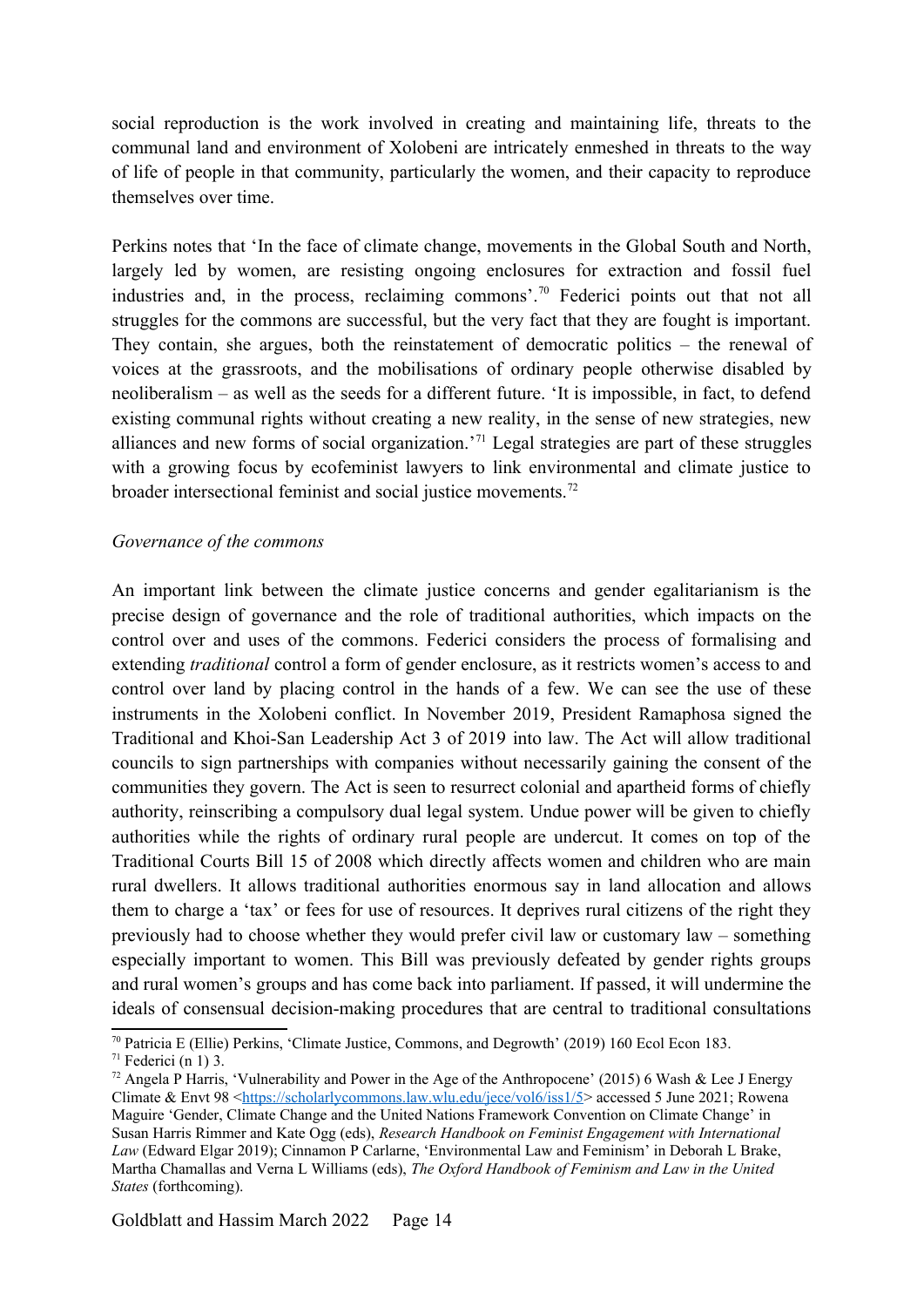<span id="page-14-4"></span><span id="page-14-2"></span><span id="page-14-0"></span>as well as give traditional leaders undue power over women's personal lives.<sup>[73](#page-14-1)</sup> This is a return to colonialism and its vestige institutions, not a valorization of indigenous customs as it is being portrayed by traditional leaders. It is a reminder of the key role that chiefs played in the past in servicing the mining industry with male labour.<sup>[74](#page-14-3)</sup> Now, it creates an incentive structure for chiefs to derive personal benefits – what Comaroff and Comaroff call 'Ethnicity Inc'.[75](#page-14-5) One example from the Eastern Cape underscores this: 'In November 2018, King Ndamase Ndamase of Western Pondoland signed a lease with a Chinese investment company in which he undertook to clear all the inhabitants from a 30km stretch of coastline around Port St Johns, in exchange for the low rent of R1-million per year.'[76](#page-14-7) Allowing women to also be traditional leaders, which is one demand made in the women and land debates, will not resolve the problems of commodifying land use and mismanaging resources.

<span id="page-14-8"></span><span id="page-14-6"></span>The struggle in Xolobeni opens the question of what a democratic and egalitarian (feminist) system of governing the commons might look like in ways that extend the existing frame of land debates. While we agree with and draw on Federici on the importance of linking social reproduction with struggles to defend the commons, we differ somewhat with her reading of law, which for her is only and inextricably tied with the defense of private property. She comments that what women need is not more law, but more land.<sup>[77](#page-14-9)</sup> To be sure, Federici is concerned to point out how the commons are neither automatically nor necessarily egalitarian. As she notes, who represents and who is being represented in the community have been central in contestations over land. She is less clear, however, on what is to be done about that. In gesturing to the ultimate goal of shifting power directly into the hands of people ('challenging the hegemony of capital and the state and affirming our interdependence and capacity for co-operation'),<sup>[78](#page-14-11)</sup> she leaves open a number of important questions about how to safeguard women's rights to participate. As the bitter fights over the bills leading to the Traditional and Khoi-San Leadership Act and the Communal Land Rights Act 11 of 2004 in South Africa have demonstrated, representing rural women is a contentious matter. We want to distinguish the Xolobeni struggles from those which: a) assume that democratizing the institution of traditional leadership will give women equal access to positions of authority; b) foreground a return of land to communities without any specification of what the internal

<[https://www.dailymaverick.co.za/article/2021-02-04-traditional-courts-bill-how-to-entrench-inequality-and-a](https://www.dailymaverick.co.za/article/2021-02-04-traditional-courts-bill-how-to-entrench-inequality-and-a-parallel-reality-for-18-million-marginalised-south-africans/)[parallel-reality-for-18-million-marginalised-south-africans/](https://www.dailymaverick.co.za/article/2021-02-04-traditional-courts-bill-how-to-entrench-inequality-and-a-parallel-reality-for-18-million-marginalised-south-africans/)> accessed 8 June 2021; Aninka Claassens, ''Bantustan Bills' Trample on the Rights of Rural People 2019, *Daily Maverick* (Johannesburg, 4 November 2019) [<https://www.dailymaverick.co.za/article/2019-11-04-bantustan-bills-trample-on-the-rights-of-rural](https://www.dailymaverick.co.za/article/2019-11-04-bantustan-bills-trample-on-the-rights-of-rural-people/)[people/>](https://www.dailymaverick.co.za/article/2019-11-04-bantustan-bills-trample-on-the-rights-of-rural-people/) accessed 8 June 2021; Aninka Claassens, 'Who Told them we Want this Bill? The Traditional Courts Bill and Rural Women' (2009) 23(82) Agenda 9; Aninka Claassens and Sizani Ngubane, 'Women, Land and Power: The Impact of the Communal Land Rights Act' in Aninka Claassens and Ben Cousins (eds), *Land, Power & Custom: Controversies Generated by South Africa's Communal Land Rights Act* (UCT Press 2008). [74](#page-14-2) Belinda Bozzoli, 'Marxism, Feminism and South African Studies', *Journal of Southern African Studies* (1983) Vol 9, No.2

<span id="page-14-5"></span><span id="page-14-3"></span>[75](#page-14-4) Jean Comaroff and John Comaroff, *Ethnicity Inc* (University of Chicago Press 2009).

<span id="page-14-10"></span><span id="page-14-1"></span>[<sup>73</sup>](#page-14-0) Aninka Claassens, 'Traditional Courts Bill: How to Entrench Inequality and a Parallel Reality for 18 Million Marginalised South Africans' *Daily Maverick* (Johannesburg, 4 February 2021)

<span id="page-14-7"></span>[<sup>76</sup>](#page-14-6) Kevin Bloom, 'China, the Pondo King and Namaqualand: In Pursuit of the "Disney Playground" Deal' *Daily Maverick* (Johannesburg, 26 March 2019) [<https://www.dailymaverick.co.za/article/2019-03-26-china-the](https://www.dailymaverick.co.za/article/2019-03-26-china-the-pondo-king-and-namaqualand-in-pursuit-of-the-disney-playground-deal/)[pondo-king-and-namaqualand-in-pursuit-of-the-disney-playground-deal/](https://www.dailymaverick.co.za/article/2019-03-26-china-the-pondo-king-and-namaqualand-in-pursuit-of-the-disney-playground-deal/)> accessed 26 May 2021.  $77$  Federici (n 1) 124.

<span id="page-14-11"></span><span id="page-14-9"></span> $78$  Federici (n 1).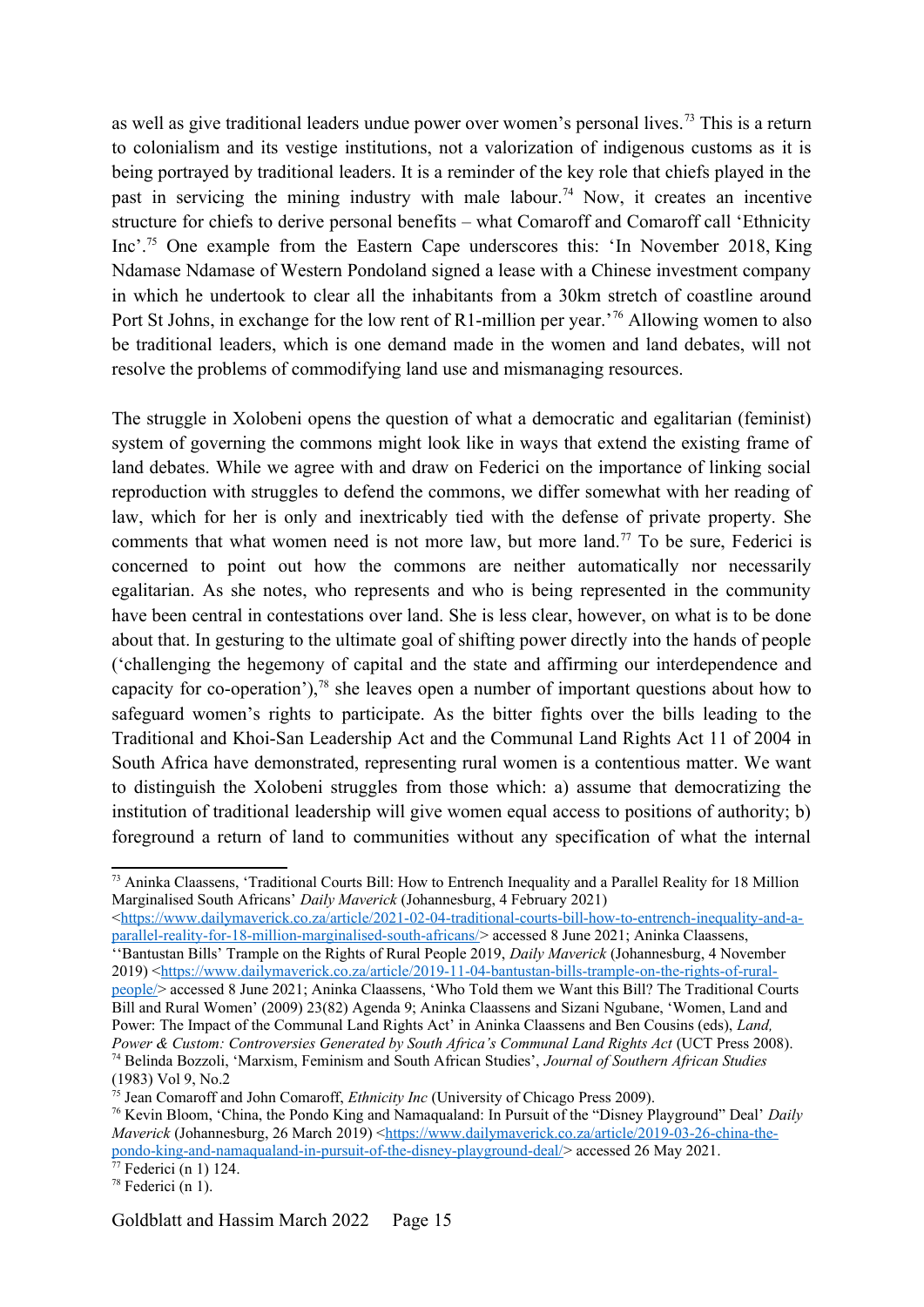relations of those communities will be; or, c) those that proceed from the assumption that the traditional arrangements are fixed and egalitarian and that there can be a recuperation of precapitalist relations. The Xolobeni struggles are about control of land by communities, of course, but they reveal the very complicated and messy (and gendered) power relations within communities. The contestation in Xolobeni is a story of spaces that are held in community trust, but whose inner logics of decision-making and livelihood-making are intensely political and contested.

<span id="page-15-0"></span>There is a long history of women's struggles in relation to land that intersect with these developments in Xolobeni, but the issue of mining exceeds the ways in which land and gender issues have previously been thought about. Up to now, the questions have related to the disjuncture between women's labour on the land, and their lack of control over decisionmaking (what and when to plant, how to distribute the benefits of production, and so on). In the post-1994 debates, these have played out in various contestations between groups of rural women, communities, and traditional leaders –fights over the legislative framework that would regulate the governance of land and unresolved tensions over titling, amonst other issues. Xolobeni shifts the stakes to a more fundamental set of issues about the implications of control of land for the survival of communities. It is about whether the developmental path offered by mining will lead to such profound changes to the land that it will in time lose its viability as habitation.<sup>[79](#page-15-1)</sup> This is, in Federici's terms, what is at stake in the contemporary forms of enclosure: a) that primitive forms of accumulation are not eclipsed in capitalist development but are endemic and ongoing, and are disciplined by violence; and, b) that appropriating women's labour is key to the dispossession that accompanies primitive accumulation. Mining in Xolobeni is an exemplary form of enclosure, in that it appropriates land (with corporations and the state colluding) and reduces independent producers (mainly though not exclusively women) to wage workers, and may increases women's dependence on male wage workers, while degrading the environment so that it will reduce inhabitants to abjection over the longer term (the mineral resources will have been extracted within a single generation). It intersects with previous struggles of women in several interesting ways: traditional leaders' expropriation of decision-making from women; women's ongoing responsibilities to bear and manage the impact of violence; women coming to the fore as representatives of a community in crisis.

As before, women have articulated a different conception of time to that of developmenttime, linking past and future differently to the linear narrative of capitalist expansion. The demand is not for an exit from the modern state, but rather for a more holistic understanding of what is at stake and a recalibration of how public funds are distributed nationally. The

<span id="page-15-1"></span><sup>&</sup>lt;sup>[79](#page-15-0)</sup> This raises some unresolved questions about land: the twin pillars of land policy have been restitution and redistribution, that is addressing the dispossession of land under apartheid (though not colonialism) and offering either land or financial recompense. The Land Commission has been weak, with much left to resolve. There are still large tracts of land that were not taken away by apartheid, of which Xolobeni is an example. In this case, new kinds of questions arise. Communal land does not necessarily mean community-controlled land; resolving control by giving individual title to women is also not a clear solution. If there had been individual title to this land, it is likely that the corporation and/or government could have secured control more easily by a divide and rule strategy. Of what use would secure tenure be if resources are commodified to the extent that they are depleted and the land ultimately depreciated as a source of survival?